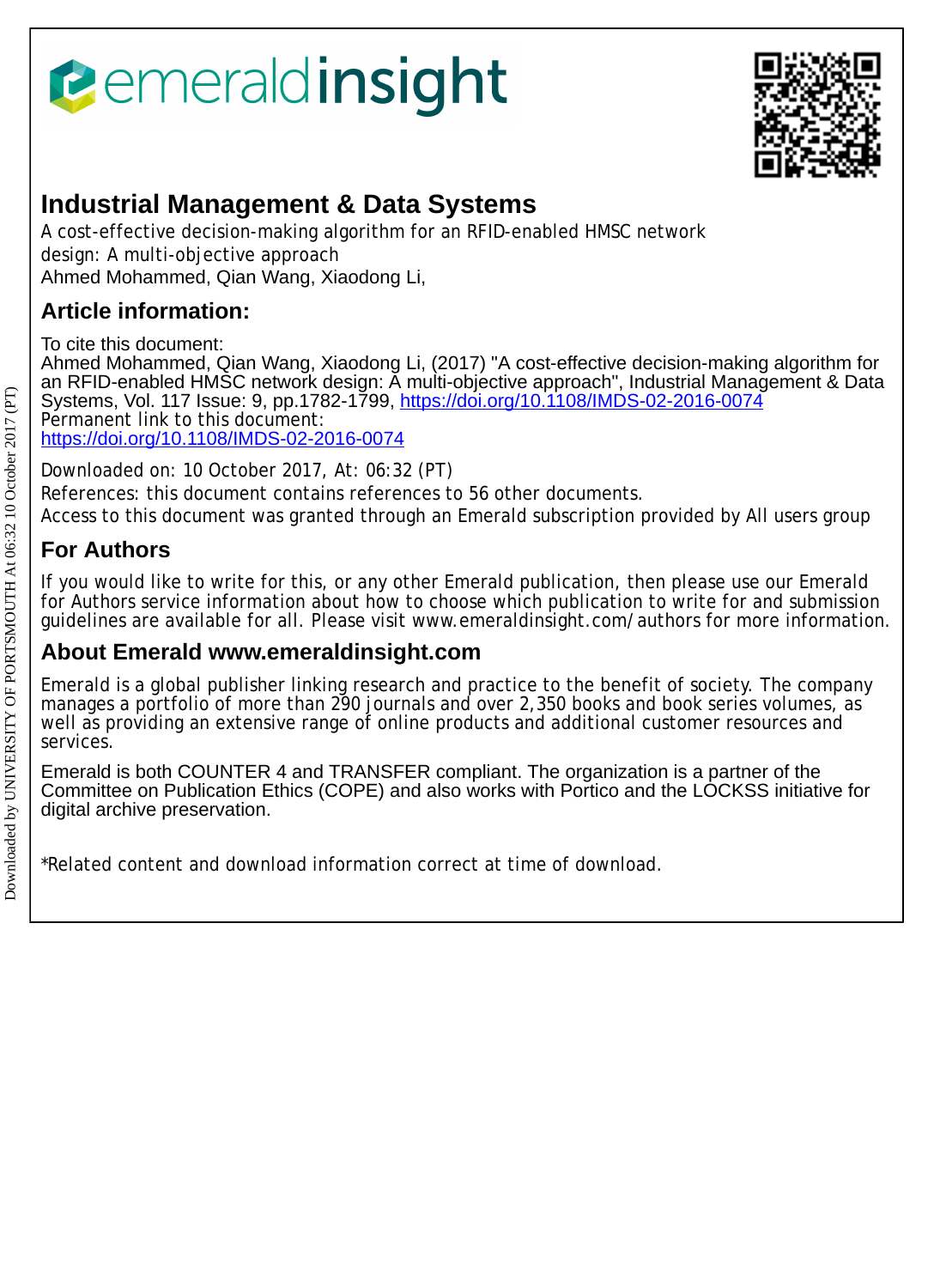IMDS 117,9

1782

Received 21 February 2016 Revised 31 July 2016 3 October 2016 16 October 2016 Accepted 17 October 2016

## A cost-effective decision-making algorithm for an RFID-enabled HMSC network design

## A multi-objective approach

Ahmed Mohammed and Qian Wang School of Engineering, University of Portsmouth, Portsmouth, UK, and

Xiaodong Li

Department of Mathematics, University of Portsmouth, Portsmouth, UK

#### Abstract

Purpose – The purpose of this paper is to investigate the economic feasibility of a three-echelon Halal Meat Supply Chain (HMSC) network that is monitored by a proposed radio frequency identification (RFID)-based management system for enhancing the integrity traceability of Halal meat products and to maximize the average integrity number of Halal meat products, maximize the return of investment (ROI), maximize the capacity utilization of facilities and minimize the total investment cost of the proposed RFID-monitoring system. The location-allocation problem of facilities needs also to be resolved in conjunction with the quantity flow of Halal meat products from farms to abattoirs and from abattoirs to retailers.

Design/methodology/approach – First, a deterministic multi-objective mixed integer linear programming model was developed and used for optimizing the proposed RFID-based HMSC network toward a comprised solution based on four conflicting objectives as described above. Second, a stochastic programming model was developed and used for examining the impact on the number of Halal meat products by altering the value of integrity percentage. The ε-constraint approach and the modified weighted sum approach were proposed for acquisition of non-inferior solutions obtained from the developed models. Furthermore, the Max-Min approach was used for selecting the best solution among them.

Findings – The research outcome shows the applicability of the developed models using a real case study. Based on the computational results, a reasonable ROI can be achievable by implementing RFID into the HMSC network.

Research limitations/implications – This work addresses interesting avenues for further research on exploring the HMSC network design under different types of uncertainties and transportation means. Also, environmentalism has been becoming increasingly a significant global problem in the present century. Thus, the presented model could be extended to include the environmental aspects as an objective function.

Practical implications – The model can be utilized for food supply chain designers. Also, it could be applied to realistic problems in the field of supply chain management.

Originality/value – Although there were a few studies focusing on the configuration of a number of HMSC networks, this area is overlooked by researchers. The study shows the developed methodology can be a useful tool for designers to determine a cost-effective design of food supply chain networks.

Keywords Multi-objective optimization, RFID, Halal, Supply chain design, Facility location-allocation problem, Stochastic programming

Paper type Research paper



Industrial Management & Data Systems Vol. 117 No. 9, 2017 pp. 1782-1799 Emerald Publishing Limited 0263-5577 DOI 10.1108/IMDS-02-2016-0074

The authors would like to express the authors' gratitude to the Higher Committee for Education Development (HCED) in Iraq for the financial support in this study. Also, the authors would like to thank the anonymous referees whose thorough reviews and insightful comments made a valuable contribution to this paper.

<sup>©</sup> Ahmed Mohammed, Qian Wang and Xiaodong Li. Published by Emerald Publishing Limited. This article is published under the Creative Commons Attribution (CC BY 4.0) licence. Anyone may reproduce, distribute, translate and create derivative works of this article ( for both commercial & noncommercial purposes), subject to full attribution to the original publication and authors. The full terms of this licence may be seen at:<http://creativecommons.org/licences/by/4.0/legalcode>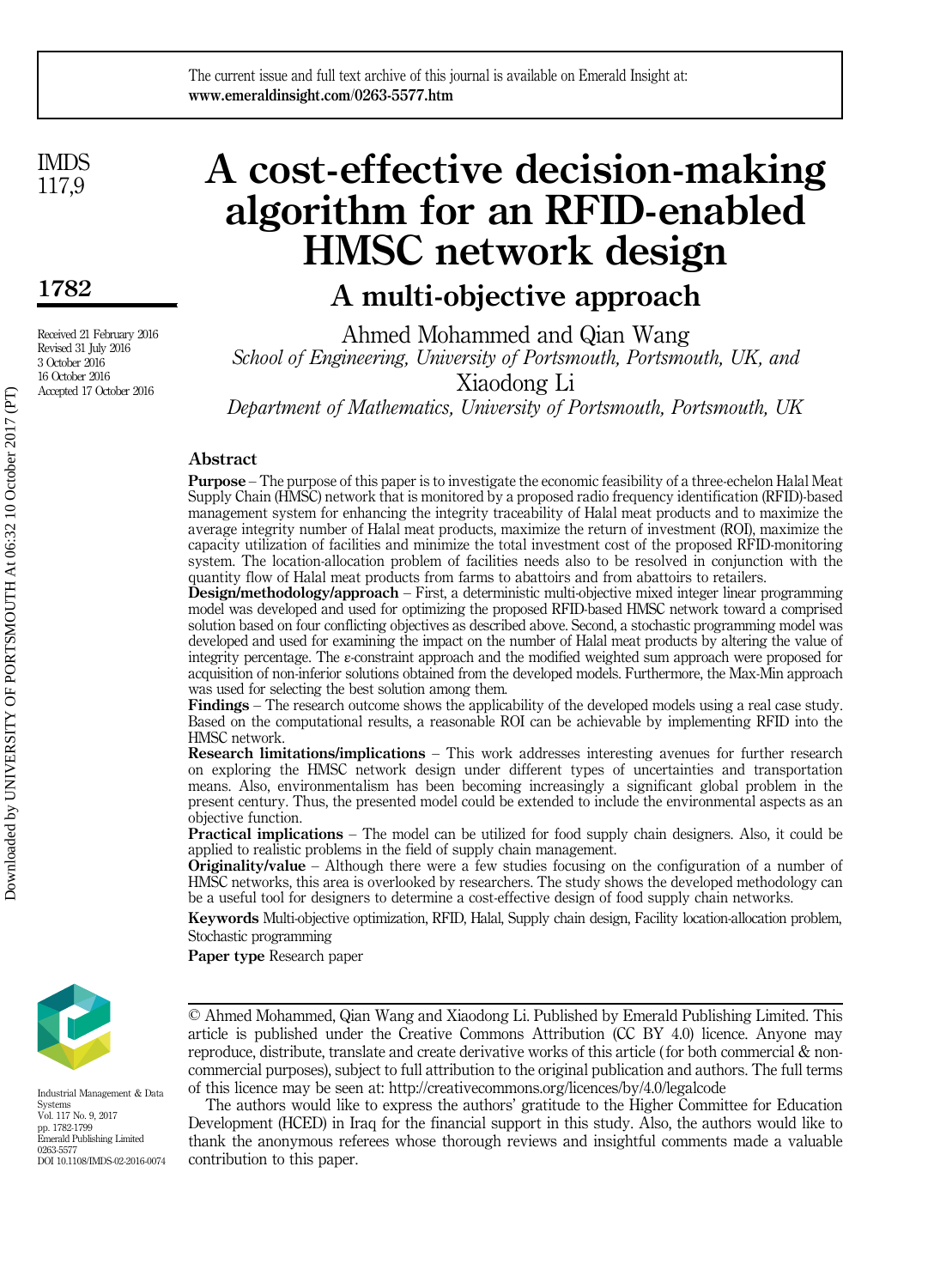| Nomenclature                                             |                                                               |                                 |                                                     | RFID-enabled |
|----------------------------------------------------------|---------------------------------------------------------------|---------------------------------|-----------------------------------------------------|--------------|
| Deterministic model                                      |                                                               | $R_i^{\alpha}$<br>$R_i^{\beta}$ | return of investment for farm $i$                   | HMSC network |
| <b>Sets</b>                                              |                                                               |                                 | return of investment per item for                   | design       |
| Ι                                                        | set of farms $i \in I$                                        |                                 | abattoir $i$                                        |              |
|                                                          | set of abattoirs $j \in J$                                    | Decision variables              |                                                     |              |
| К                                                        | set of retailers $k \in K$                                    | $x_{ii}^u$                      | quantity of units transported                       |              |
| Given parameters                                         |                                                               |                                 | through the first transportation                    | 1783         |
| $C_i^{E, \alpha}$                                        | RFID equipment $(E)$ cost required                            |                                 | link $u$ from farm $i$ to abattoir $j$              |              |
|                                                          | for farm $i$                                                  | $x_{jk}^v$                      | quantity of units transported                       |              |
| $C_j^{E, \beta}$                                         | RFID equipment $(E)$ cost required                            |                                 | through second transportation link                  |              |
|                                                          | for abattoir $j$                                              |                                 | $v$ from abattoir $j$ to retailer $k$               |              |
| $C_i^{I, \alpha}$                                        | RFID implementation<br>(D)<br>cost                            | $v^{\alpha}$                    | $\{1:$ if farm i is open, 0: otherwise              |              |
|                                                          | required for farm $i$                                         | $y_i^t$                         | $\{1:$ if abattoir <i>j</i> is open, 0: otherwise   |              |
| $C_j^{I, \beta}$                                         | RFID implementation<br>(I)<br>cost                            |                                 |                                                     |              |
|                                                          | required for abattoir $j$                                     | Stochastic model                |                                                     |              |
|                                                          | RFID tag cost per item at farm $i$                            | <b>Sets</b>                     |                                                     |              |
|                                                          | RFID tag cost per item at abattoir $j$                        | Ω                               | set of scenarios $\xi \in \Omega$                   |              |
| $\begin{array}{c} C_i^t\\ C_j^t\\ C_{ij}^T. \end{array}$ | unit transportation $(T)$ cost per mile                       | Given parameters                |                                                     |              |
|                                                          | from farm $i$ to abattoir $j$                                 | $P_{ij\xi}^u$                   | integrity percentage of livestock                   |              |
| $C_{jk}^{T, v}$                                          | unit transportation $(T)$ cost per mile                       |                                 | through the first transportation                    |              |
|                                                          |                                                               |                                 | link $u$ from farm $i$ to abattoir $j$ in           |              |
|                                                          | from abattoir $j$ to retailer $k$                             |                                 | scenario $\xi$                                      |              |
| $C_{i}^{h, \alpha}$<br>$C_{j}^{h, \beta}$                | handling cost per item at farm $i$                            | $P_{jk\xi}^v$                   | integrity percentage of meat                        |              |
|                                                          | handling cost per item at abattoir $j$                        |                                 | products through the second                         |              |
| $d_{ij}^u$                                               | travel distance of livestock from                             |                                 | transportation link $v$ from abattoir               |              |
|                                                          | farm $i$ to abattoir $j$                                      |                                 | j to retailer k in scenario $\xi$                   |              |
| $d_{jk}^v$                                               | travel distance of Halal meat Prob $\xi$                      |                                 | Probability of scenario $\xi$                       |              |
|                                                          | products from abattoir $j$ to retailer $k$ Decision variables |                                 |                                                     |              |
| W                                                        | transportation capacity per vehicle                           | $x_{ii\zeta}^u$                 | quantity of units transported                       |              |
| $S_i^{\alpha}$                                           | maximum supply capacity of farm $i$                           |                                 | through the first transportation                    |              |
| $S_j^{\beta}$                                            | maximum supply capacity of                                    |                                 | link $u$ from farm $i$ to abattoir $j$ in           |              |
|                                                          | abattoir $j$                                                  |                                 | scenario $\xi$                                      |              |
| $D_j^{\beta}$                                            | minimum demand of abattoir $j$                                | $x_{jk\xi}^v$                   | quantity of units transported                       |              |
| $D_k^{\boldsymbol{\gamma}}$                              | minimum demand of retailer $k$                                |                                 | through the second transportation                   |              |
| $P_{ij}^u$                                               | integrity percentage of livestock                             |                                 | link v from abattoir $j$ to retailer $k$ in         |              |
|                                                          | through first transportation link $u$                         |                                 | scenario $\xi$                                      |              |
|                                                          |                                                               | $y_{i\zeta}^{\alpha}$           | {1: if farm <i>i</i> in scenario $\xi$ is open,     |              |
|                                                          | from farm $i$ to abattoir $j$                                 |                                 | 0: otherwise                                        |              |
| $P_{jk}^v$                                               | percentage of<br>integrity<br>meat                            |                                 | {1: if abattoir <i>j</i> in scenario $\xi$ is open, |              |
|                                                          | second $y_{j\xi}^r$<br>products<br>through                    |                                 | 0: otherwise                                        |              |
|                                                          | transportation link $v$ from abattoir                         |                                 |                                                     |              |
|                                                          | <i>i</i> to retailer $k$                                      |                                 |                                                     |              |

#### 1. Introduction

Today, a cost-effective design of efficient food supply chain networks is crucial for retailers to maintain a share in the increasingly competitive market. The design of a food supply chain network, however, often involves a trade-off decision-making process by minimizing its total cost and transportation time, whilst maintaining quality of food to be delivered to customers. In practice, such a trade-off decision may also vary over time due to the consistent change in conditions of the unpredictable market. Thus, the performance of a supply chain network needs also to be evaluated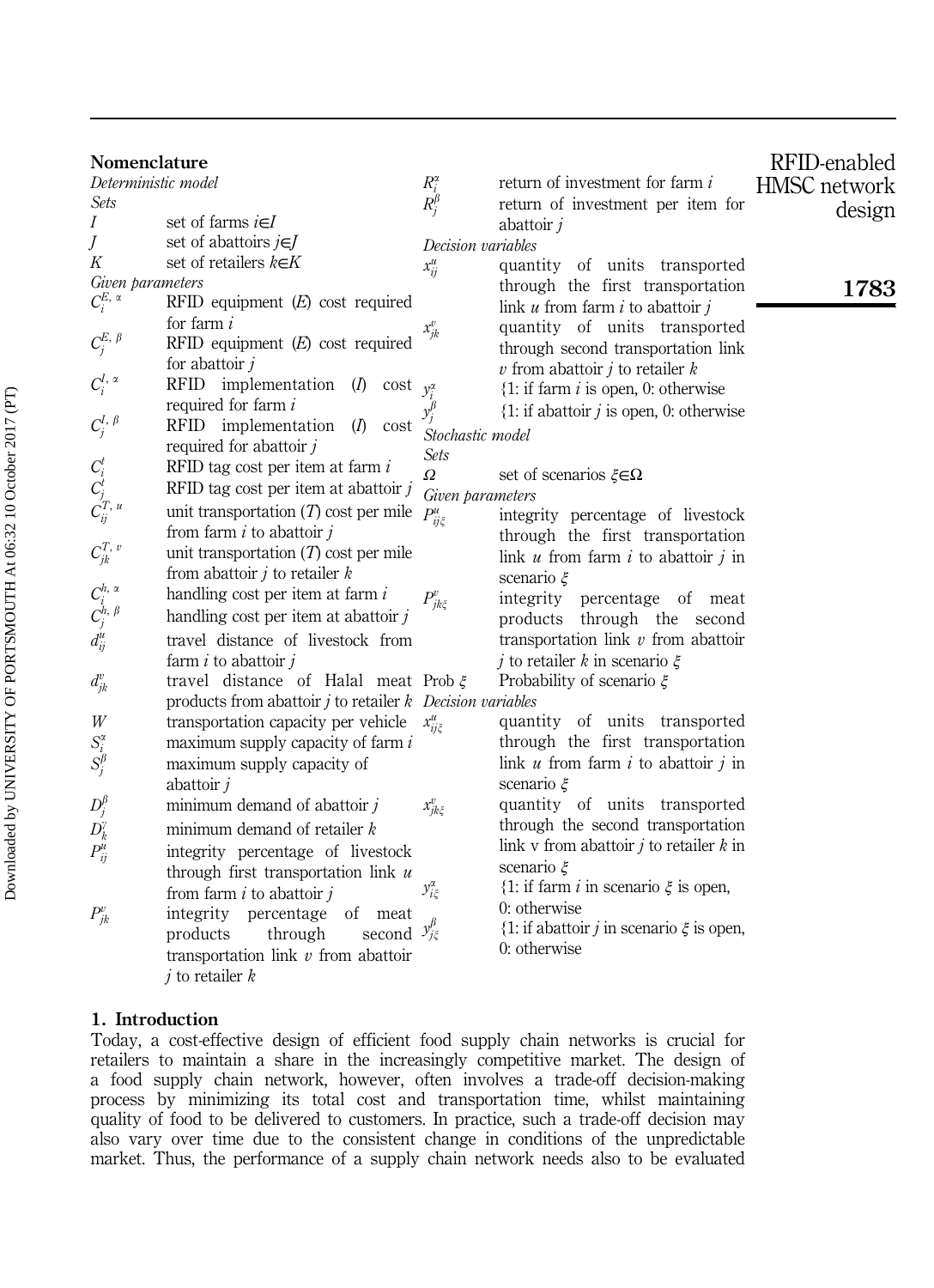consistently providing a timely and right decision based on alternative solutions (Shen, 2007; Shankar et al., 2013).

In recent years, safety and quality of food has been the major issue on which consumers require more transparent information relating to food they purchase at supermarkets. For Muslim communities in the UK, integrity of Halal food is essential. The Islamic term Halal means "allowed" or "permitted" in its English translation and it is often used to describe food products that are permissible for Muslims to eat or drink under the Islamic Shari'ah (laws). Production of Halal meat products, for instance, needs to comply with the Islamic Shari'ah in each process of livestock feeding, slaughtering, packing, storing and transporting before being sold at supermarkets. If a specific process of the Halal Meat Supply Chain (HMSC) is not handled, accordingly, retailers and consumers at the end of the chain may treat these meat products as non-Halal. Today, consumption of Halal meat products is a well-known diet not merely among Muslim but also many non-Muslim people and Halal meat production and distribution is one of fast-growing sectors in the world. However, the HMSC concept is a challenge and often confusing for supply chain designers because of the specific rules that need be followed. A radio frequency identification (RFID) based monitoring system was proposed to monitor the process in production throughout the HMSC and distribution through the transportation (Mohammed and Wang, 2015). The implementation of RFID is subject to extra costs that may break-down the chain in presenting an unfeasible supply chain network in terms of economical costs. Consequently, it is important to optimize the HMSC network design to balance the extra costs and merchandize quality. The optimization of an RFID-enabled HMSC is a typical multiobjective problem since it is associated with several variables and imprecise parameters. Nevertheless, this field is overlooked by researchers, although there were a few studies focusing on various configurations rather than optimizations of HMSC networks (Lodhi, 2009; Zulfakar et al., 2012).

This paper contributes to the knowledge in investigating the economic feasibility of a three-echelon HMSC network that is monitored by implementing an RFID-based system to improve the integrity traceability of Halal meat products. To help design a cost-effective RFID-based HMSC network, first, a deterministic four-objective mixed integer linear programming model was developed and used for investigating the proposed RFID-based HMSC network in terms of number of facilities to open to the HMSC network and optimal quantity flow of Halal meat products towards a compromised solution based on four conflicting objectives: minimizing the total investment cost of the HMSC network, maximizing the average integrity number of Halal meat products, maximizing the return of investment (ROI) and maximizing the capacity utilization (percent) of facilities (i.e. farms and abattoirs) and a comparison in the total investment cost using the RFID-based HMSC and the non-RFID-based HMSC. Second, a stochastic programming model was developed and used for examining the effect on the HMSC network design by altering the integrity percentage of Halal meat products. To obtain non-inferior solutions based on the developed multi-objective model, two methods were used. This includes the  $\varepsilon$ -constraint approach and the modified weighted sum (MWS) approach that aim at obtaining accurate non-inferior solutions values. Subsequently one of these solutions can be selected using the Max-Min approach. The study shows that the proposed models can be a useful tool as a decision maker for HMSC supply chains network design.

#### 2. Literature review

Related research is reviewed under two categories: RFID-enabled applications in supply chain management and multi-objective approaches in solving supply chain problems.

1784

IMDS 117,9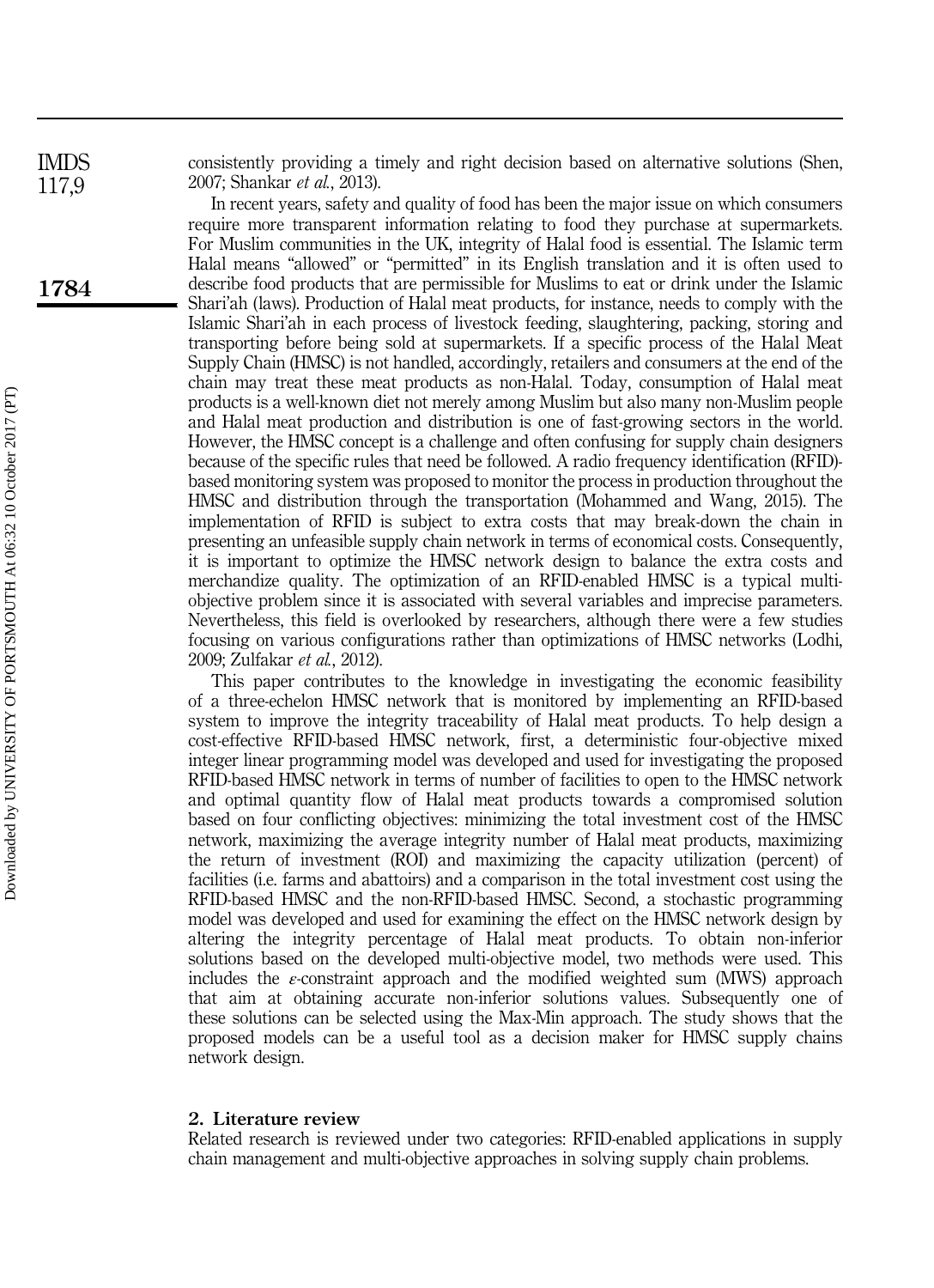In the context of food supply chains, many studies using RFID techniques for improving tracecibility in ensuring safety and/or originality of food products provided in food supply chain sectors (Manos and Manikas, 2010; Zailani et al., 2010). Kelepouris et al. (2007) studied the main requirements of traceability and examined how the technology of RFID can address these requirements. Expósito *et al.* (2013) proposed an RFID-based monitoring system used for tracing a wine supply chain. Barge *et al.* (2014) described an item-level traceability system for cheese products in a dairy factory as each piece of cheese is attached with an RFID tag containing cheese identifications such as cheese type, production date and expiry date. Chen *et al.* (2014) proposed a new type of RFID application, namely, 2G-RFID-Sys using the Internet of Things technology with RFID sensor tags (semi-passive tags integrated with sensors) that can monitor food temperatures in a refined smart cold supply chain.

Furthermore, the implementation of RFID technology has been gaining an ever-increasing popularity in different applications in logistics and supply chain management (Nath et al., 2006; Hou and Huang, 2006; So Park et al., 2010). Rafique et al. (2016) presented a literature study that shows how RFID-based lean manufacturing is helpful for handling barriers affecting lean manufacturing. Lu et al. (2006) presented a framework and five-step deployment process aimed at developing a holistic approach for implementing RFID-enabled manufacturing in manufacturing enterprises. Wang *et al.* (2010) discussed the trend of RFID-based supply chains and logistics sectors in a future prospective view. Giadaa et al. (2016) developed a smart logistic unit based on radio frequency technology to support the management of the food supply chain, in order to guarantee the shelf life of products in agreement with logistic efficiency and system sustainability. Zhong et al. (2013) proposed a RFID-enabled real-time manufacturing execution system for mass-customization production shop-floor management including real-time data collection, real-time scheduling as well as real-time work in progress tracing and tracking.

Multi-objective optimization refers to an optimization of multiple decision-making objectives concurrently. These objectives are possibly conflicting. The multi-objective mathematical model can be useful for solving the facility location-allocation problem of a supply chain design based on conflicting objectives (Gen and Cheng, 1997; Deb, 2001; Barros et al., 1998; Jayaraman et al., 1999; Krikke et al., 1999; Mohammed and Wang, 2017). These objectives may be involved in such as minimization of costs of investing and running a supply chain network, maximization of its incomes and customer satisfaction and minimization of the environmental impacts (Ding *et al.*, 2006; Villegas *et al.*, 2006; Bhattacharya and Bandyopadhyay, 2010; Cheshmehgaz et al., 2013; Hiremath et al., 2013). Nozick and Turnquist (2001) proposed a mathematical model used for optimization of locations of distribution centers based on costs of facility, inventory, transportation and service coverage. Cakravastia et al. (2002) provided a mixed integer multi-objective model for determining a selection of suppliers of a supply chain. Chen and Lee (2004) introduced a multi-product, multi-stage and multi-period scheduling model used for seeking a fair profit distribution, a safe inventory level and a maximum customer service level. Guilléna et al. (2005) formulated a mixed integer multi-objective mathematical model used for optimizing a supply chain design by achieving a maximization of the total profit under uncertainty of financial risk and demand. The similar studies were conducted by Shen (2006), Bojarski et al. (2009) and Chibeles-Martins et al. (2012). Tzeng et al. (2006) offered a production and distribution model using a multi-objective programming method for maximizing profits of the enterprise and quality of customer services. For the research work of multi-objective approaches, it can refer to a study by Shen *et al.* (2003). Sabri and Beamon (2000) developed a two-objective programming model aiming

RFID-enabled HMSC network design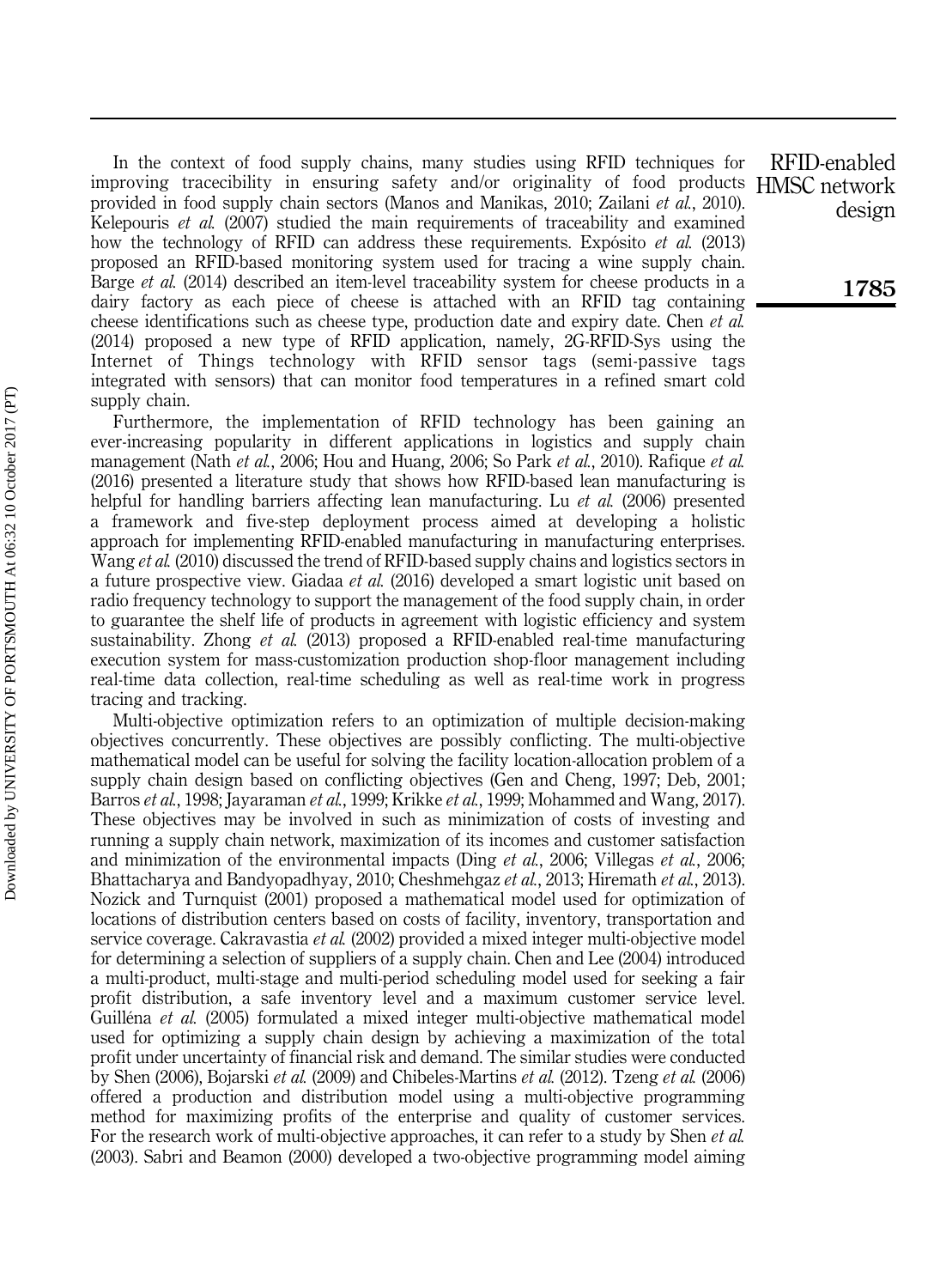to minimize the total cost and maximize the volume flexibility of plants of a supply chain. Lee and Dong (2009) proposed a mathematical model for optimizing the design of a closed-loop supply chain network using the scenario-based programming method. Vahdani et al. (2012) developed a fuzzy bi-objective optimization model in assisting the design of a closed-loop supply chain by minimizing costs of facilities and transportation as objectives. In other studies, Kannan et al. (2012) developed an integrated, multi echelon, multi-period, multi-product mixed integer linear programming model used for optimizing the distribution and inventory level of a closed-loop supply chain network using a genetic algorithm. Niknamfar (2015) presented a multi-objective non-linear model using a non-dominated sorting genetic algorithm and a non-dominated ranking genetic algorithm for solving a production-distribution planning problem of a threelevel supply chain. Zhang et al. (2015) proposed a dynamical optimization method for shop-floor material handling based on real-time and multi-source manufacturing data. It integrates three important features including a new allocation strategy for move tasks, intelligent trolleys with the capability of active sensing and self-decision and the combination optimization method of move tasks to reduce the transport cost and energy. Teimoury *et al.* (2013) developed a multi-objective model for a supply chain of perishable fruits and vegetables. The model used for identifying the best import quota policy of fruits and vegetables. Harris *et al.*  $(2014)$  proposed a multi-objective optimization approach for solving a facility location-allocation problem for a supply chain network where financial costs and  $CO<sub>2</sub>$  emissions are considered as objectives. Talaei et al. (2015) presented a bi-objective facility location-allocation model for a closedloop supply chain network design. Robust and fuzzy programming approaches were used to investigate the effects of uncertainties of the variable costs, as well as the demand rate on the network design. Bortolini et al. (2016) developed a three-objective distribution planner to tackle the tactical optimization issue of a fresh food distribution network. The optimization objectives were to minimize operating cost, carbon footprint and delivery time; the work, however, did not consider other costs and the effect of uncertainty that may occur.

The main contributions of this paper are:

- (1) investigate the feasibility of a proposed RFID-based HMSC in terms of economic costs;
- (2) design the HMSC network with respect to the additional costs in investment;
- (3) present a trade-off among the considered objectives;
- (4) examine the impacts of integrity uncertainty on the HMSC network design;
- (5) develop a modified solution approach aiming to obtain accurate solutions values; and
- (6) evaluate the potential benefits of the RFID-based HMSC in terms of costs by comparing it with the HMSC without using the RFID technology.

#### 3. The HMSC network model

Figure 1 illustrates a three-echelon HMSC network, which consists of farms, abattoirs and retailers. To ensure the integrity of Halal meat products, an RFID-based monitoring system was proposed to monitor the process in production at farms and abattoirs and distribution through the transportation (Mohammed and Wang, 2015). In order to help designers determine a cost-effective HMSC design, a multi-objective mathematical model was developed as an aid for quantifying the investment cost, the ROI, the integrity number of Halal meat products and capacity utilization (percent) of the HMSC-related facilities.

1786

IMDS 117,9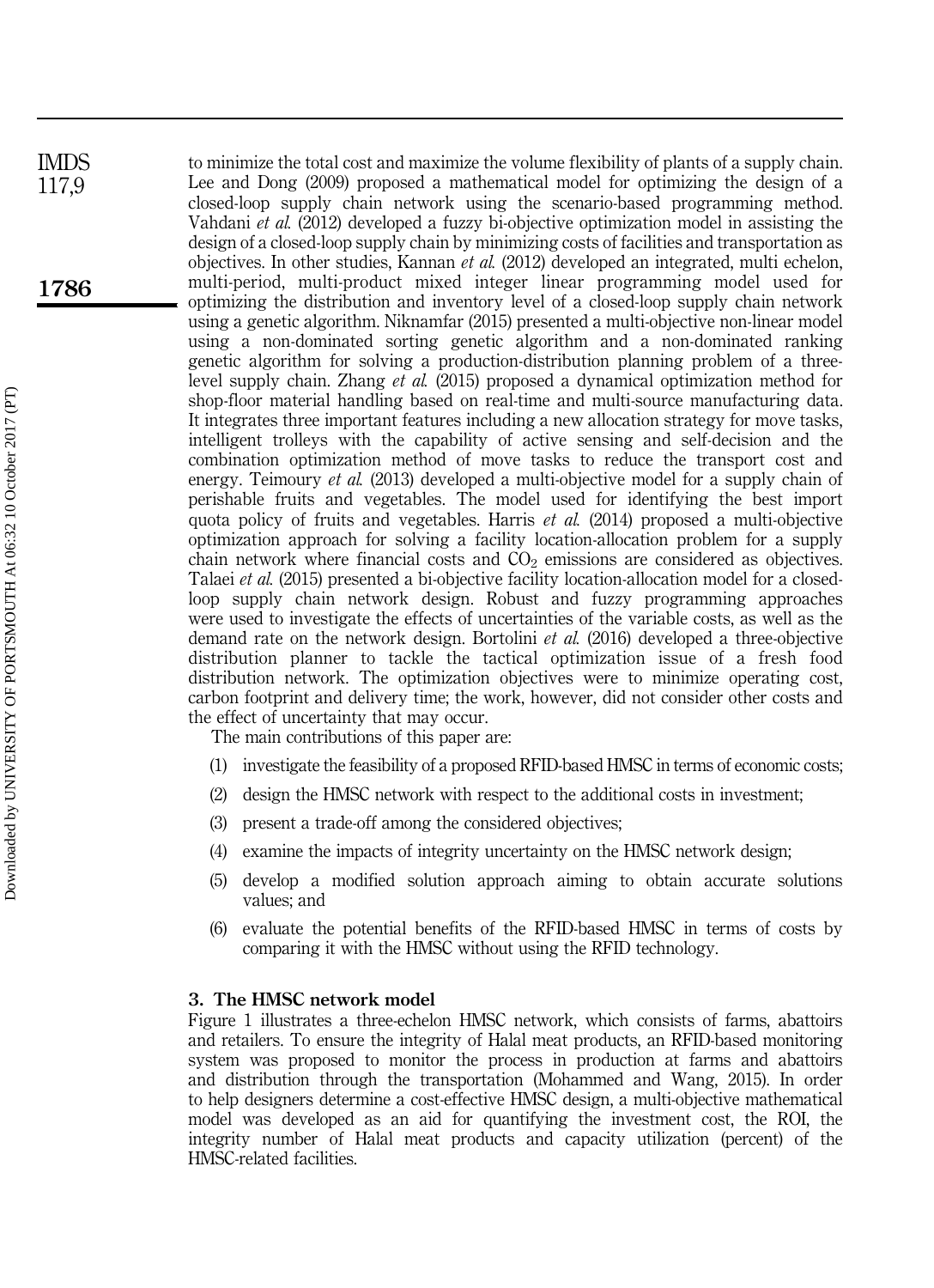

#### 3.1 The deterministic model

Thus, the RFID-based HMSC multi-objective model can be formulated as follows:

Min 
$$
OF_1 = \sum_{i \in I} \left( C_i^{E,x} + C_i^{I,x} \right) y_i^{\alpha} + \sum_{j \in J} \left( C_j^{E,\beta} + C_j^{I,\beta} \right) y_j^{\beta} + \sum_{i \in I} \sum_{j \in J} C_i^t x_{ij}^u
$$
  
 
$$
+ \sum_{j \in J} \sum_{k \in K} C_j^t x_{jk}^v + \sum_{i \in I} \sum_{j \in J} C_i^{h,\alpha} x_{ij}^u + \sum_{j \in J} \sum_{k \in K} C_j^{h,\beta} x_{jk}^v + \sum_{i \in I} \sum_{j \in J} C_{ij}^{T,u} \left[ \frac{x_{ij}^u}{W} \right] d_{ij}^u
$$
  
 
$$
+ \sum_{j \in J} \sum_{k \in K} C_{jk}^{T,v} \left[ \frac{x_{jk}^v}{W} \right] d_{jk}^v - \sum_{i \in I} C_i^{h,\alpha} x_{ij}^u + \sum_{j \in I} C_j^{h,\beta} x_{jk}^v
$$
 (1)

where  $OF_1$  refers to the minimization of the total cost:

$$
\text{Max } OF_2 = \sum_{i \in J} \sum_{j \in J} P_{ij}^{\mu} x_{ij}^{\mu} + \sum_{j \in J} \sum_{k \in K} P_{jk}^{\nu} x_{jk}^{\nu}
$$
 (2)

where  $OF<sub>2</sub>$  refers to the maximization of integrity number of Halal meat products:

$$
\text{Max } OF_3 = \sum_{i \in I} \sum_{i \in J} R_i^x x_{ij}^u + \sum_{j \in J} \sum_{k \in K} R_j^{\beta} x_{jk}^v \tag{3}
$$

where  $OF<sub>3</sub>$  refers to the maximization of the ROI:

$$
\text{Max } OF_4 = \sum_{i \in I} \sum_{j \in J} \frac{x_{ij}^u}{S^{\alpha}} + \sum_{j \in J} \sum_{k \in K} \frac{x_{jk}^v}{S^{\beta}} \tag{4}
$$

where  $OF_4$  refers to the maximization of capacity utilization (percent) of HMSC facilities.

By minimizing objective  $OF_1$  based on the non-RFID-based HMSC model, it is given as follows:

Min 
$$
OF_1^{\text{non}} = \sum_{i \in I} \sum_{j \in J} C_{ij}^{T,u} \left| \frac{x_{ij}^u}{W} \right| d_{ij}^u + \sum_{j \in J} \sum_{k \in K} C_{jk}^{T,v} \left| \frac{x_{jk}^v}{W} \right| d_{jk}^v
$$
  
 
$$
+ \sum_{i \in I} C_i^{h,x} x_{ij}^u + \sum_{j \in I} C_i^{h,\beta} x_{jk}^v
$$
 (5)

Subject to the following constraints:

$$
\sum_{i \in I} x_{ij}^u \leqslant S_i^x y_i^x \qquad \forall j \in J \tag{6}
$$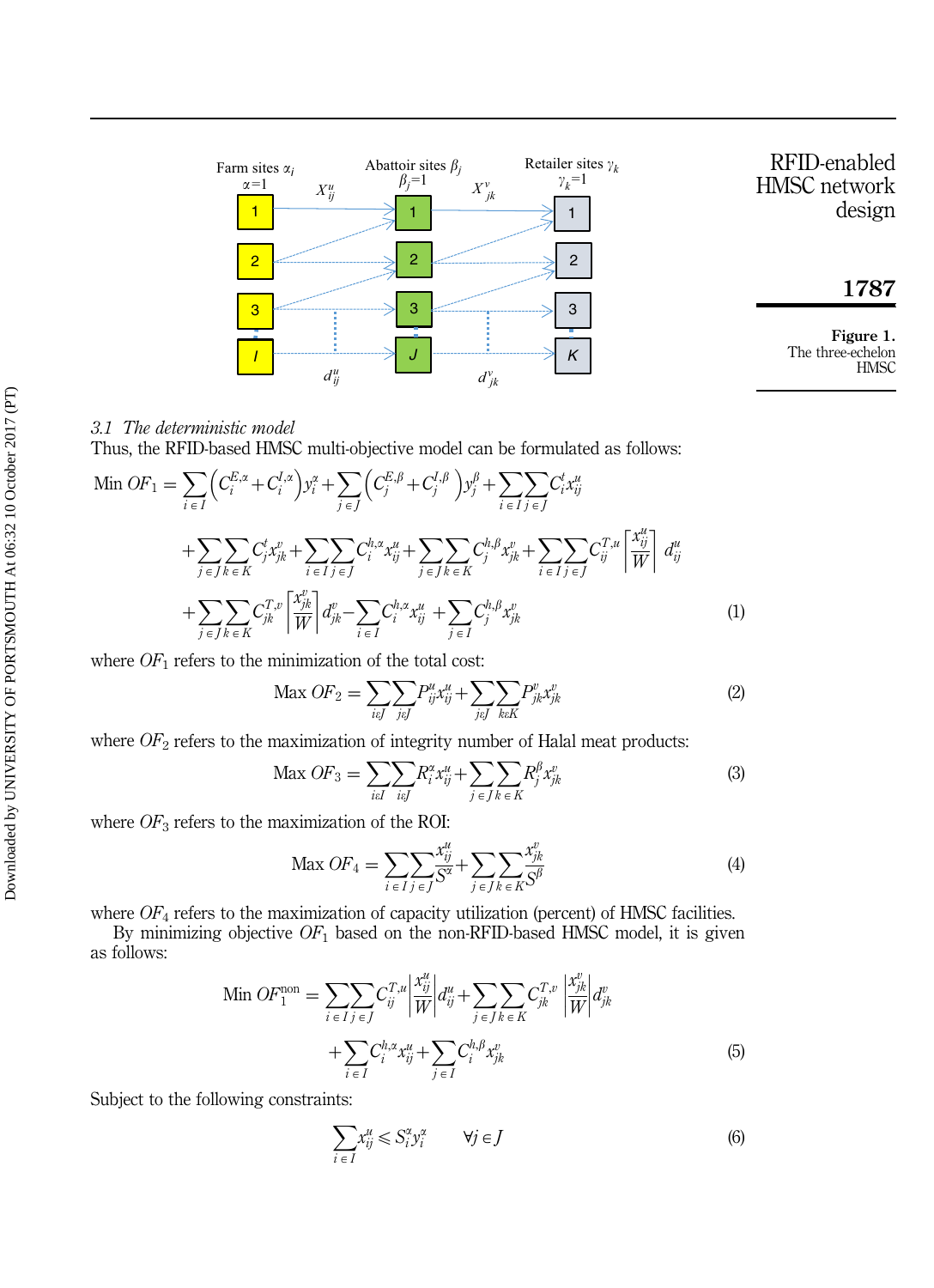$$
\sum_{j \in J} x_{jk}^v \le S_j^{\beta} y_j^{\beta} \qquad \forall k \in K \tag{7}
$$

$$
\sum_{i \in I} x_{ij}^u \ge D_j^\beta \qquad \forall j \in J \tag{8}
$$

$$
\sum_{j \in J} x_{jk}^v \ge D_k^v \qquad \forall k \in K \tag{9}
$$

$$
D_j^{\beta} \geqslant \sum_{k \in K} x_{jk}^v \qquad \forall j \in J \tag{10}
$$

$$
x_{ij}^u, x_{jk}^v \ge 0, \quad \forall i, j, k; \tag{11}
$$

$$
y_i^{\alpha}, y_j^{\beta} \in \{0, 1\}, \quad \forall i, j \tag{12}
$$

For Equation (1), it minimizes the total investment cost of the RFID-based HMSC. The total investment cost includes costs of RFID-related equipment and implementation, and transportation and material handling of Halal meat products. For Equation (2), it maximizes the integrity number of Halal meat products. For Equation (3), it maximizes the ROI. For Equation (4), it maximizes the capacity utilization ( percent) of HMSC facilities. For Equation (5), it determines the minimum total cost for the non-RFID-based HMSC; the cost includes the transportation cost and the material handling cost. Equations (6) and (7) are capacity constraints of farms and abattoirs, respectively. For Equation (8)-(10), respectively, it ensures that all demands in product quantity are satisfied as requested by abattoirs and retailers. For Equation (11) and (12), respectively, it limits the decision variables to be binary and non-negative.

#### 3.2 The stochastic model

The stochastic programming model is often used for dealing with uncertain parameters that may affect a scenario of a system or entity (Coello et al., 2007; Birge and Louveaux, 1997; Al-Othman et al., 2008). Considering a decision y, which is influenced by scenario s of element  $r$ , the result of decision y is defined by  $z(y, r)$ . Assuming a set of scenarios S, i.e.  $\{r^s, s = 1, ..., S\}$ <br>and P, is the probability of  $r^s$ . By minimizing objective OF it can be described as follows: and  $P_s$  is the probability of  $r^s$ . By minimizing objective OF, it can be described as follows:

$$
\text{Min } OF = \sum_{s=1}^{S} P_s z(y, r^s) \tag{13}
$$

By minimizing objective  $OF_2$  based on the stochastic objective function, it is given in the following formula:

$$
\text{Max } OF_2 = \sum_{\xi \in \Omega} \sum_{i\epsilon j} \sum_{j\epsilon j} P^u_{ij_{\xi}} x^u_{ij_{\xi}} \text{Prob}_{\xi} + \sum_{\xi \in \Omega} \sum_{j\epsilon j} \sum_{k\epsilon K} P^v_{jk\xi} x^v_{jk\xi} \text{Prob}_{\xi} \tag{14}
$$

where  $OF<sub>2</sub>$  refers to the maximization of integrity number of Halal meat products by altering the value of integrity percentage, subject to:

$$
\sum_{i \in I} x_{ij\xi}^u \leqslant S_i^{\alpha} y_{i\xi}^{\alpha} \qquad \forall (j \in J; \xi \in \Omega)
$$
\n(15)

$$
\sum_{j \in J} x_{jk\xi}^v \leqslant S_j^{\beta} y_{j\xi}^{\beta} \qquad \forall (k \in K; \xi \in \Omega)
$$
\n(16)

IMDS 117,9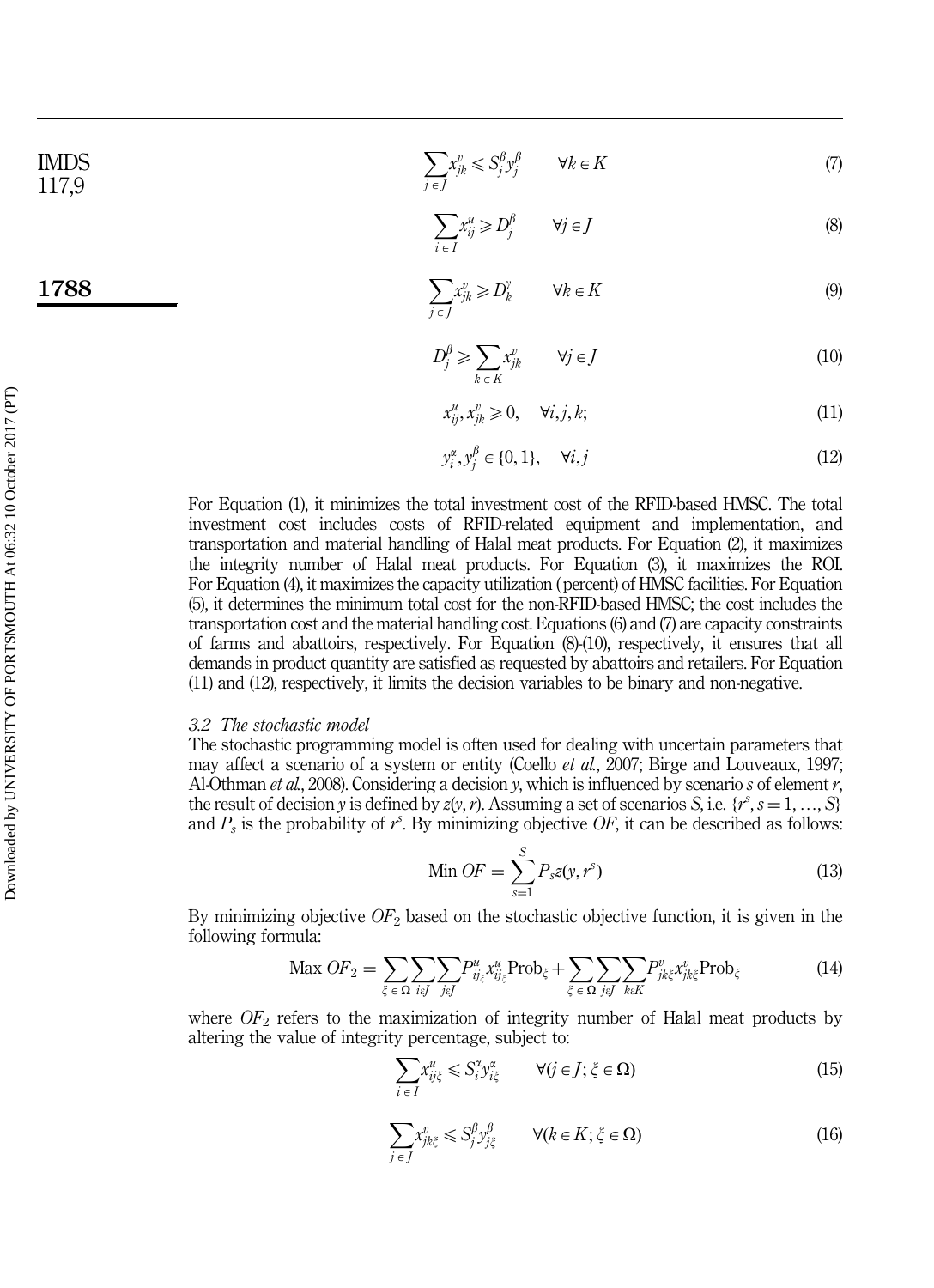$$
\sum_{i \in I} x_{ij\xi}^u \ge D_j^\beta \qquad \forall (j \in J; \xi \in \Omega)
$$
\n(17) RFID-enabeled  
\nHMSC network  
\n
$$
\sum_{k \in J} x_{ik\xi}^v \ge D_k^\gamma \qquad \forall (k \in K; \xi \in \Omega)
$$
\n(18)

$$
\sum_{j \in J} x_{jk\xi}^v \ge D_k^v \qquad \forall (k \in K; \xi \in \Omega)
$$
\n(18)

$$
D_j^{\beta} \ge \sum_{k \in K} x_{jk\xi}^v \qquad \forall (j \in J; \xi \in \Omega)
$$
 (19)

$$
x_{ij\xi}^u, x_{jk\xi}^v \ge 0, \quad \forall i, j, k, \xi; \tag{20}
$$

$$
y_{i\xi}^{\alpha}, y_{j\xi}^{\beta} \in \{0, 1\}, \quad \forall i, j, \zeta \tag{21}
$$

#### 4. Solution approaches

In order to obtain non-inferior solutions based on a multi-objective model, a number of solution approaches were found through a literature review. In this work, the ε-constraint approach and the MWS approach were utilized as described below.

#### 4.1 The epsilon-constraint approach

With this approach, the multi-objective model can be converted into a mono-objective model in which a single objective is optimized and other objectives are shifted to the constraints to be less than or equal to a given target value  $\varepsilon_n$  that gradually varies from a minimum value to a maximum value of the constrained objective (Ehrgott, 2005). By minimizing objective OF, the equivalent objective function can be formulated as follows:

Min 
$$
OF = \sum_{i \in I} \left( C_i^{E,x} + C_i^{I,x} \right) y_i^x + \sum_{j \in J} \left( C_j^{E,\beta} + C_j^{I,\beta} \right) y_j^{\beta} + \sum_{i \in I} \sum_{j \in J} C_i^t x_{ij}^u
$$
  
+ 
$$
\sum_{j \in J} \sum_{k \in K} C_j^t x_{jk}^v + \sum_{i \in I} \sum_{j \in J} C_i^{h,x} x_{ij}^u + \sum_{j \in J} \sum_{k \in K} C_j^{h,\beta} x_{jk}^v + \sum_{i \in I} \sum_{j \in J} C_{ij}^{T,u} \left[ \frac{x_{ij}^u}{W} \right] d_{ij}^u
$$
  
+ 
$$
\sum_{j \in J} \sum_{k \in K} C_{jk}^{T,v} \left[ \frac{x_{jk}^v}{W} \right] d_{jk}^v - \sum_{i \in I} C_i^{h,x} x_{ij}^u + \sum_{j \in I} C_i^{h,\beta} x_{jk}^v
$$
(22)

Equation (22) is subject to the following constraints:

$$
\left(\sum_{i\in J} \sum_{j\in J} P_{ij}^{\mu} x_{ij}^{\mu} + \sum_{j\in J} \sum_{k\in K} P_{jk}^{\nu} x_{jk}^{\nu}\right) \ge \varepsilon_1
$$
\n(23)

$$
\left(\sum_{i\in J} \sum_{j\in J} P_{ij}^u x_{ij}^u + \sum_{j\in J} \sum_{k\in K} P_{jk}^v x_{jk}^v \right)^{\min} \le \varepsilon_1 \le \left(\sum_{i\in J} \sum_{j\in J} P_{ij}^u x_{ij}^u + \sum_{j\in J} \sum_{k\in K} P_{jk}^v x_{jk}^v \right)^{\max} \tag{24}
$$

$$
\left(\sum_{i\in I} \sum_{j\in J} R_i^{\alpha} x_{ij}^{\mu} + \sum_{j\in J} \sum_{k\in K} R_j^{\beta} x_{jk}^{\nu}\right) \ge \varepsilon_2
$$
\n(25)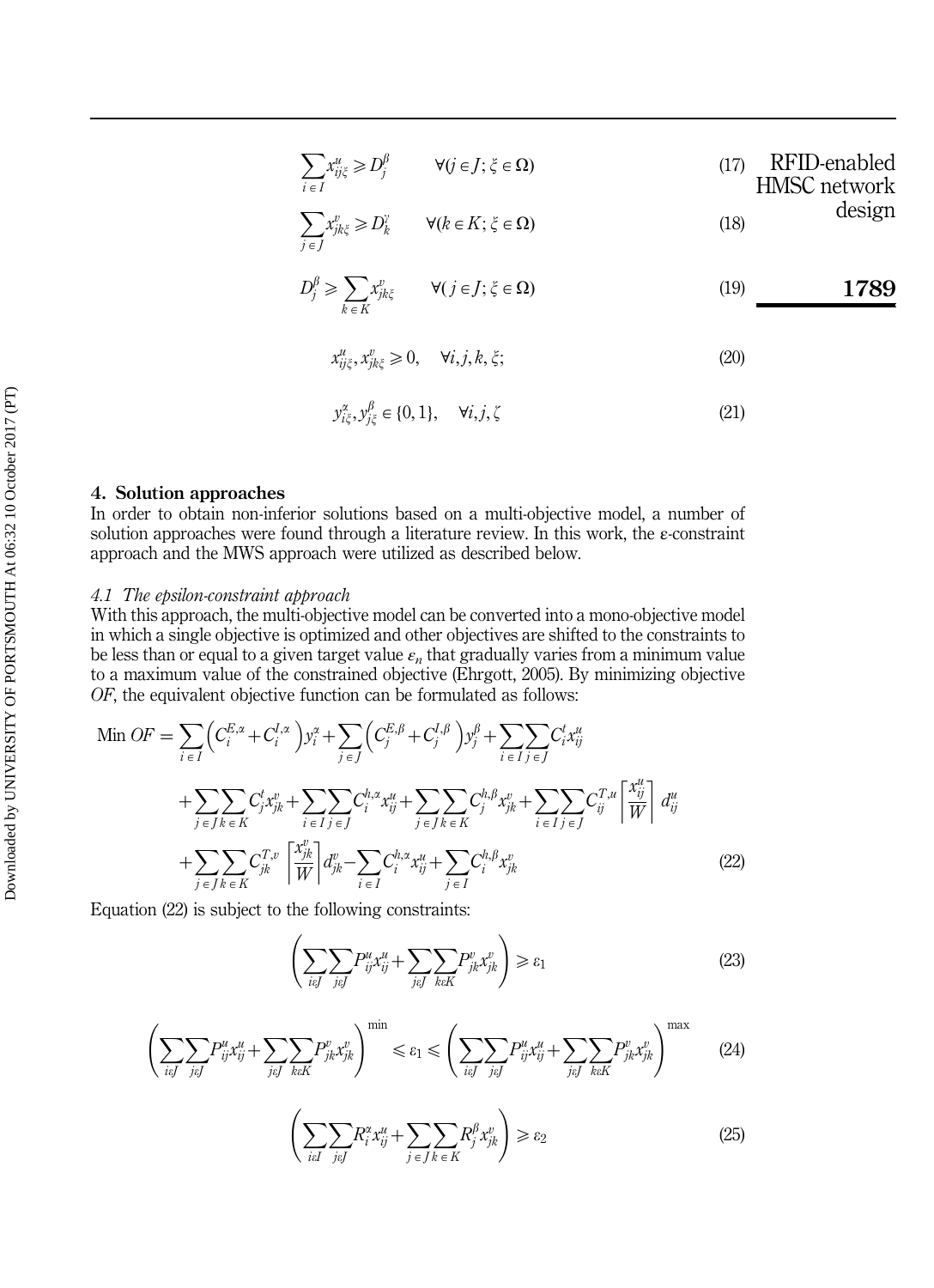IMDS  
117,9 
$$
\left(\sum_{i\in I}\sum_{j\in J}R_i^x x_{ij}^u + \sum_{j\in J} \sum_{k\in K}R_j^{\beta} x_{jk}^v\right)^{\min} \leq \varepsilon_2 \leq \left(\sum_{i\in I}\sum_{j\in J} R_i^x x_{ij}^u + \sum_{j\in J} \sum_{k\in K}R_j^{\beta} x_{jk}^v\right)^{\max} (26)
$$

$$
\left(\sum_{i \in I} \sum_{j \in J} \frac{x_{ij}^u}{S^{\alpha}} + \sum_{j \in J} \sum_{k \in K} \frac{x_{jk}^v}{S^{\beta}}\right) \ge \varepsilon_3
$$
\n(27)

$$
\left(\sum_{i\in I}\sum_{j\in J}\frac{x_{ij}^u}{S^{\alpha}}+\sum_{j\in J}\sum_{k\in K}\frac{x_{jk}^v}{S^{\beta}}\right)^{\min} \leq \varepsilon_3 \leq \left(\sum_{i\in I}\sum_{j\in J}\frac{x_{ij}^u}{S^{\alpha}}+\sum_{j\in J}\sum_{k\in K}\frac{x_{jk}^v}{S^{\beta}}\right)^{\max} \tag{28}
$$

Additional constraints include Equations (6)-(12).

In the above model, the first objective is retained as an objective function in Equation (22), and objective functions 2-4 were considered as constraints; i.e. Equation (23) restricts the value of the second objective function to be greater than or equal to  $\varepsilon_1$  that varies between a minimum value and a maximum value for objective 2 as Equation (24). Equation (25) restricts the value of the third objective function to be greater than or equal to  $\varepsilon_2$  that varies between a minimum value and a maximum value for objective 3 in Equation (26). Equation (27) restricts the value of the fourth objective function to be greater than or equal to  $\varepsilon_3$  that varies between a minimum value and a maximum value for objective 4 in Equation (28).

4.2 The MWS approach

With the MWS approach, Z can be minimized by the formula as follows:

$$
\text{Min } Z = Z_s - Z_d \tag{29}
$$

where Z refers to the solution function. We know:

$$
Z_s = [(w_1\mu_1) - (w_2\mu_2) - (w_3\mu_3) - (w_4\mu_4)] \tag{30}
$$

$$
\begin{cases}\n\mu_1 = \frac{[OF_1 - OF_1]}{OF_1} \\
\mu_2 = \frac{[OF_2 - OF_2]}{OF_2} \\
\mu_3 = \frac{[OF_3 - OF_3]}{OF_3} \\
\mu_4 = \frac{[OF_4 - OF_4]}{OF_4} \\
0 \ge w_n \ge 1 \qquad n = (1, 2, 3, 4) \\
\sum_{n=1}^{4} w_n = 1\n\end{cases}
$$
\n(31)

Set  $w_n^* = (w_n OF_n) / (OF_n - OF_n)$ , then:

$$
Z_d = w_1^* \tOF_1 + w_2^* \tOF_2 + w_3^* \tOF_3 + w_4^* \tOF_4
$$
  
= 
$$
\frac{w_1 OF_1}{OF_1 - OF_1} OF_1 + \frac{w_2 OF_2}{OF_2 - OF_2} OF_2 + \frac{w_3 OF_3}{OF_3 - OF_3} OF_3 + \frac{w_4 OF_4}{OF_4 - OF_4} OF_4
$$
 (32)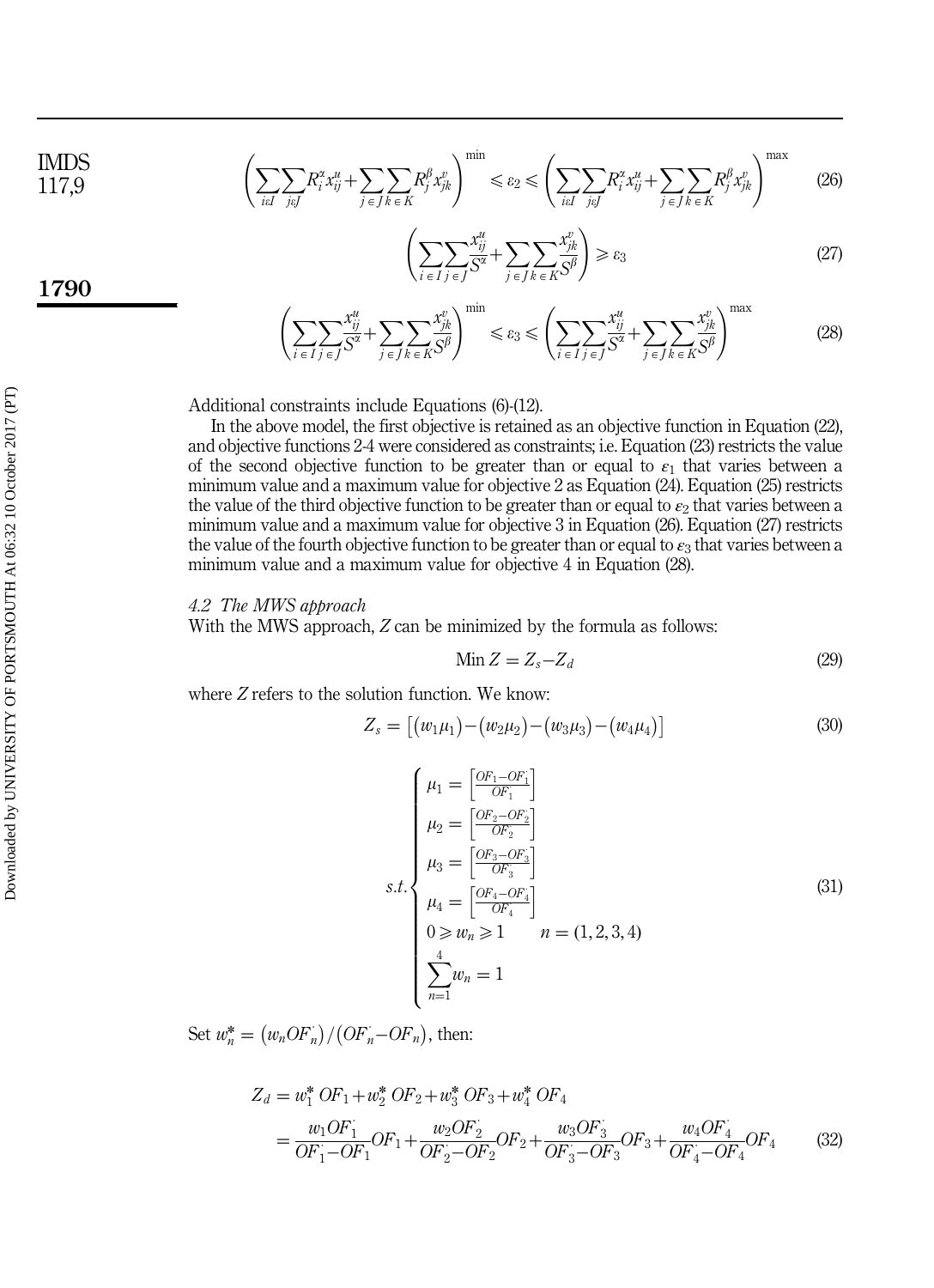Thus, Z can be minimized using the following equation:

Min 
$$
Z = (w_1 \mu_1 - w_2 \mu_2 - w_3 \mu_3 - w_4 \mu_4)
$$
  
\n
$$
- \left( \frac{w_1 OF_1}{OF_1 - OF_1} OF_1 + \frac{w_2 OF_2}{OF_2 - OF_2} OF_2 + \frac{w_3 OF_3}{OF_3 - OF_3} OF_3 + \frac{w_4 OF_4}{OF_4 - OF_4} OF_4 \right)
$$
\n(33)

The constraints contain Equations (6)-(12) and (31).

With this approach, a mono-objective function mixed integer linear programming model was established that can be optimized using LINGO or Xpress.

#### 4.3 The Max-Min approach

In this case, the Max-Min approach was applied for selecting a trade-off solution among the non-inferior set of solutions obtained from the objective function  $OF$  based on a satisfaction value  $\vartheta_{OF}$ . For the detail about this approach, it refers to the study Lai and Hwang (1992) and Basu (2004). The formula of using the Max-Min approach is given below:

$$
\text{Max}_{x} \left\{ \min \left\{ 9_{OF_x} - 9_{OF_x}^{ref} \right\} \right\} = \text{Max}_{x} \left\{ \min \left\{ \left( \frac{OF_x^{\max} - OF(x)}{OF_x^{\max} - OF_x^{\min}} \right) - 9_{OF_x}^{ref} \right\} \right\}
$$
(34)

$$
\text{s.t.} \begin{cases} 1 & \text{OF}(x) \leqslant \text{OF}_x^{\min} \\ \vartheta_{\text{OF}_x} = \begin{cases} \frac{\left(\text{OF}_x^{\max} - \text{OF}_x(x)\right)}{\left(\text{OF}_x^{\max} - \text{OF}_x^{\min}\right)} & \text{OF}_x^{\min} \leqslant \text{OF}(x) \leqslant \text{OF}_x^{\max} \\ 0 & \text{OF}(x) \geqslant \text{OF}_x^{\max} \end{cases} \end{cases} \tag{35}
$$

where  $OF_x^{\text{max}}$  and  $OF_x^{\text{min}}$  are the maximum value and the minimum value of the objective function  $\hat{OF}_x$ , respectively. Within the non-inferior set  $\mathcal{F}_{OF}^{ref}$  which is a minimal satisfaction value accepted for objective function  $OF_x$ . The minimal satisfaction is assigned by decision value accepted for objective function  $OF_x$ . The minimal satisfaction is assigned by decision makers in consonance to their preferences.

#### 5. Computational results and analysis

Table I shows a range of application data over a year period in London-South East area from the UK Halal Meat Committee (Halal Meat Committee (HMC) UK, 2014). For instance, the supply capacity of farms  $i$  ( $S_i^{\alpha}$ ) is given in a range GBP2,500-4,400. These data were used for generating the computational results as a case study, which comprises 5 farms, 11 retailers and 6 abattoirs. The travel distances between farms and abattoirs or between abattoirs and retailers were estimated using the Google map. The case study was investigated based on assumptions that there are no restrictions for sharing the HMSC network resources, i.e. any farm can supply the Halal meat products to any abattoir, and any abattoir can supply the Halal meat products to any retailer, and there is a steady demand from retailers.

| $I = 5$<br>$J=6$<br>$K = 11$<br>$C_i^{E,\alpha} = 4K-8K$ (GBP)<br>$C_i^{I,\alpha} = 400-800$ (GBP)<br>$C_i^t = 0.15$ (GBP) | $C_i^{E,\beta} = 4K-7.5K$ (GBP)<br>$C_i^{I,\beta} = 700-1.2K$ (GBP)<br>$S_i^{\alpha} = 2.5K - 4.4K$<br>$S_i^p = 1.2K - 1.8K$<br>$D_i^{\beta} = 800-1.3K$<br>$C_i^t = 0.15$ (GBP) | $D_{k}^{\gamma} = 100-500$<br>$P_{ii}^u = 0.90 - 0.95$<br>$P_{ik}^v = 0.91-95$<br>$R_i^{\alpha} = 60$<br>$R_i^{\beta} = 40$ | $d_{ii}^u = 23-400$<br>$d_{ik}^v = 110-162$<br>$W = 100$<br>$C_i^{h,\alpha} = 4$ (GBP)<br>$C_i^{h,\alpha} = 4$ (GBP) | Table I.<br>Parameters used for<br>the case study |
|----------------------------------------------------------------------------------------------------------------------------|----------------------------------------------------------------------------------------------------------------------------------------------------------------------------------|-----------------------------------------------------------------------------------------------------------------------------|----------------------------------------------------------------------------------------------------------------------|---------------------------------------------------|
|----------------------------------------------------------------------------------------------------------------------------|----------------------------------------------------------------------------------------------------------------------------------------------------------------------------------|-----------------------------------------------------------------------------------------------------------------------------|----------------------------------------------------------------------------------------------------------------------|---------------------------------------------------|

design

RFID-enabled HMSC network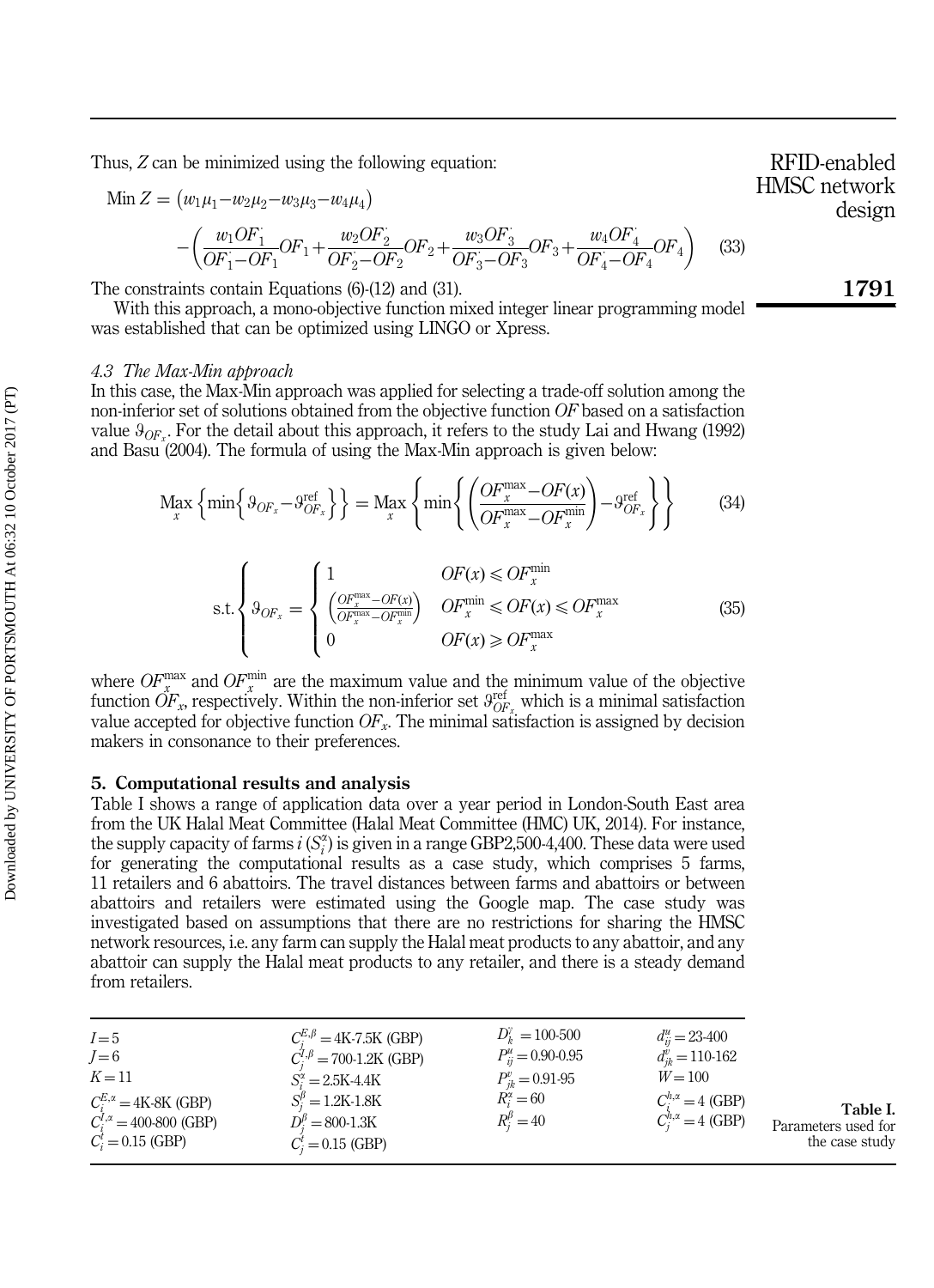In this study, the deterministic model was coded using the  $LINGO<sup>11</sup>$  software and the stochastic programming model was coded using the Xpress IVE software on a personal laptop Corei5 2.5gigahertz with a 4gigbyte RAM.

#### 5.1 Results of the deterministic model

To obtain the non-inferior solutions, two solution approaches were used as described in Section 4. Table II shows a list of results of 12 non-inferior solutions obtained using the ε-constraint approach by altering the incremental epsilon value of 1,124 between 6,771 and 19,137 for objective 2, of 67,672 between 397,600 and 1,141,992 for objective 3 and of 0.025 between 0.65 to 0.95 for objective 4, respectively. Table III shows the results of 11 non-inferior solutions obtained using the MWS approach where each objective was individually optimized as an optimal value of  $OF_1, OF_2, OF_3, OF_4$ , respectively, by altering the scalarization values  $(w_1, w_2, w_3, w_4)$  in Equation (33).

It can be seen in Table III that there is no feasible solution if the weights for the first objective are assigned less than 0.3. This implies that decision makers may not ignore the importance of this result for the HMSC network design. Also shown in Table III, the noninferior solutions can be obtained by opening the less number of abattoirs, compared to the results shown in Table II. For instance, the result for solution 5 shown in Table II, it requires

|                |                 | Assigned $\varepsilon$ values |                 |                       | Objective function solutions<br>Integrity | ROI               | Facilities to open          |               |               |  |  |
|----------------|-----------------|-------------------------------|-----------------|-----------------------|-------------------------------------------|-------------------|-----------------------------|---------------|---------------|--|--|
| N <sub>o</sub> | $\varepsilon_1$ | $\varepsilon$ <sub>2</sub>    | $\varepsilon_3$ | $Cost(OF_1)$<br>(GBP) | (OF <sub>2</sub> )<br>( <i>items</i> )    | $(OF_3)$<br>(GBP) | Capacity<br>$(OF_4)$ $(\%)$ | Farms         | Abattoirs     |  |  |
| 1              | 6.771           | 397.600                       | 0.65            | 131,051               | 6,876                                     | 397.600           | 0.65                        | 1, 5          | 1, 4, 5       |  |  |
| 2              | 7,895           | 465.272                       | 0.69            | 152.574               | 7.937                                     | 465.280           | 0.695                       | 1, 5          | 1, 4, 5       |  |  |
| 3              | 9.019           | 532.944                       | 0.715           | 185,735               | 9.019                                     | 532,960           | 0.72                        | 1, 5          | 1, 4, 5       |  |  |
| 4              | 10,143          | 600,616                       | 0.74            | 217,252               | 10,147                                    | 607,800           | 0.75                        | 1, 4, 5       | 3, 4, 5       |  |  |
| 5              | 11,251          | 668,288                       | 0.765           | 249.371               | 11,267                                    | 671,680           | 0.77                        | 1, 4          | 1, 2, 5       |  |  |
| 6              | 12,391          | 735,960                       | 0.79            | 294.938               | 12,638                                    | 735,960           | 0.8                         | 1, 4, 5       | 1, 2, 3, 4, 5 |  |  |
| 7              | 13.515          | 803.632                       | 0.815           | 348.498               | 13,868                                    | 803.640           | 0.815                       | 1, 3, 4, 5    | 1, 2, 4, 5    |  |  |
| 8              | 14.639          | 871.304                       | 0.84            | 401.008               | 14,939                                    | 871.340           | 0.85                        | 1, 2, 4, 5    | 1, 2, 3, 4, 5 |  |  |
| 9              | 15.763          | 938.976                       | 0.865           | 484.449               | 15.989                                    | 938.980           | 0.87                        | 1, 2, 3, 4, 5 | 1, 2, 3, 4, 5 |  |  |
| 10             | 16.887          | 1.006.648                     | 0.89            | 563,408               | 17,038                                    | 1.006.660         | 0.905                       | 1, 2, 3, 4, 5 | 1, 2, 3, 4, 5 |  |  |
| 11             | 18.011          | 1.074.320                     | 0.915           | 642.321               | 18.087                                    | 1.074.320         | 0.92                        | 1, 2, 3, 4, 5 | 1, 2, 3, 4, 5 |  |  |
| 12             | 19,135          | 1,141,992                     | 0.95            | 721,281               | 19,137                                    | 1,142,000         | 0.96                        | 1, 2, 3, 4, 5 | 1, 2, 3, 4, 5 |  |  |

Table II. Non-inferior solutions obtained using the  $\varepsilon$ -

constraint approach

|                        |     | Assigned weights        | $Cost(OF_1)$ | Objective function solutions<br>Integrity | <b>ROI</b>     | Facilities to open<br>Capacity |               |               |  |
|------------------------|-----|-------------------------|--------------|-------------------------------------------|----------------|--------------------------------|---------------|---------------|--|
|                        | No. | $w_1, w_2, w_3, w_4$    | (GBP)        | $(OF2)$ (items)                           | $(OF_3)$ (GBP) | $(OF_4)$ $(\%)$                | Farms         | Abattoirs     |  |
|                        |     | 0.9, 0.025, 0.025, 0.05 | 131,051      | 6,876                                     | 397,600        | 0.65                           | 1, 2          | 1, 4, 5       |  |
|                        | 2   | 0.8, 0.1, 0.05, 0.05    | 131,051      | 6,876                                     | 397,600        | 0.695                          | 1, 2          | 1, 4, 5       |  |
|                        | 3   | 0.7, 0.1, 0.1, 0.1      | 131,251      | 6,974                                     | 398,000        | 0.72                           | 1, 2          | 1, 4, 5       |  |
|                        | 4   | 0.64, 0.2, 0.13, 0.13   | 219,704      | 8,079                                     | 433,680        | 0.75                           | 1, 2, 4, 5    | 1, 2, 3, 4, 5 |  |
|                        | 5   | 0.6, 0.13, 0.13, 0.14   | 257,170      | 9,911                                     | 563,600        | 0.77                           | 1, 5          | 1, 5          |  |
|                        | 6   | 0.5, 0.25, 0.125, 0.125 | 297,025      | 11,296                                    | 590,120        | 0.8                            | 1, 3, 4, 5    | 2, 3, 4, 5    |  |
|                        |     | 0.4, 0.2, 0.2, 0.2      | 645,100      | 14,654                                    | 845,480        | 0.815                          | 1, 2, 3, 4, 5 | 1, 2, 3, 4, 5 |  |
| Table III.             | 8   | 0.34, 0.44, 0.11, 0.11  | 681,255      | 14,954                                    | 895,480        | 0.85                           | 1, 2, 3, 4, 5 | 1, 2, 3, 4, 5 |  |
| Non-inferior solutions | 9   | 0.3, 0.4, 0.15, 0.15    | 701,255      | 15,038                                    | 990.860        | 0.89                           | 1, 2, 3, 4, 5 | 1, 2, 3, 4, 5 |  |
| obtained using the     | 10  | 0.2, 0.5, 0.15, 0.15    |              |                                           |                |                                |               |               |  |
| MWS approach           | 11  | 0, 1, 0.3, 0.3, 0.3     |              |                                           |                |                                |               |               |  |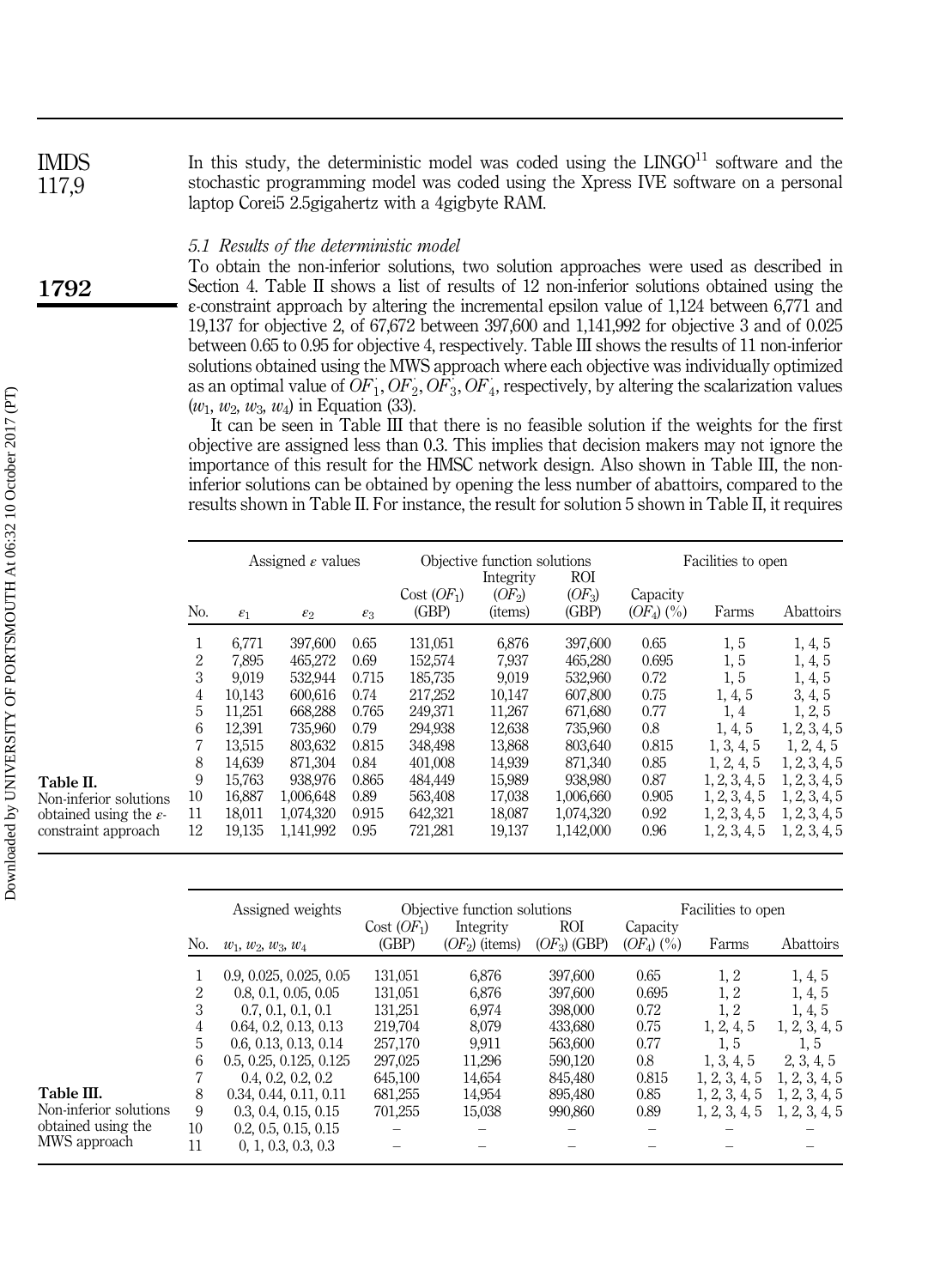three abattoirs, compared to the result for solution 5 shown in Table III that it requires two abattoirs at weights  $w_1 = 0.6$ ,  $w_2 = 0.13$ ,  $w_3 = 0.13$  and  $w_4 = 0.14$ . With this solution, it leads to a maximal ROI of GBP563,600, a maximal integrity number of 9,911 items of Halal meat products and a maximal capacity utilization of 77 percent under the total investment cost of GBP257,170. The result shows that the MWS approach is more effective than the ε-constraint approach for gaining a better solution.

It is noteworthy that in Tables II and III, the value of maximum ROI for the all solutions is more than the total cost which proves the feasibility in terms of economic costs of the proposed RFID-enabled HMSC after one-year period for the RFID implementation.

Figure 2 explains the computational results of solutions in a relation between the total minimal investment cost and the maximal ROI. These solutions are divided into three bands shown in Figure 2(b) according to the assigned weight values. In band 1, by adjusting the varying weight values in a range at 0.9, 0.025, 0.025, 0.05 and 0.64, 0.12, 0.12, 0.12, respectively; it gives the value of  $OF_1$  moderately increases from GBP131,051 to GBP220,000 and the value of  $OF_3$  increases from GBP397,600 to GBP433,680, respectively. This implies that the HMSC may be configured with the lower cost investment. In contrast, by adjusting the weight values in a range at 0.64, 0.12, 0.12, 0.12 and 0.5, 0.25, 0.125, 0.125, respectively; it gives the value of  $OF<sub>1</sub>$  a moderate increase from GBP220,000 to GBP645,000 and the value of  $OF<sub>3</sub>$  increases from GBP433,680 to GBP845,480, respectively; this implies that the HMSC is configured with a compromised solution (i.e. solution 5 in Table III). Similarly, shown in band 3, the HMSC is configured with the higher ROI. A number of solutions were also identified and these results are placed in the middle of the non-inferior frontier shown in Figure 2(a). For instance, by giving an assigning of  $\varepsilon_1 = 11,267$  and  $\varepsilon_2 = 668,288$ , it yields a total investment cost of GBP249,938 and a ROI of GBP735,930. Figure 2(c) shows comparative results obtained under



**Notes:** (a) The  $\varepsilon$ -constraint approach; (b) the MWS approach; (c) the  $\varepsilon$ -constraint and the MWS

ROI in relation to the total investment cost

Downloaded by UNIVERSITY OF PORTSMOUTH At 06:32 10 October 2017 (PT) Downloaded by UNIVERSITY OF PORTSMOUTH At 06:32 10 October 2017 (PT)

approaches

RFID-enabled HMSC network design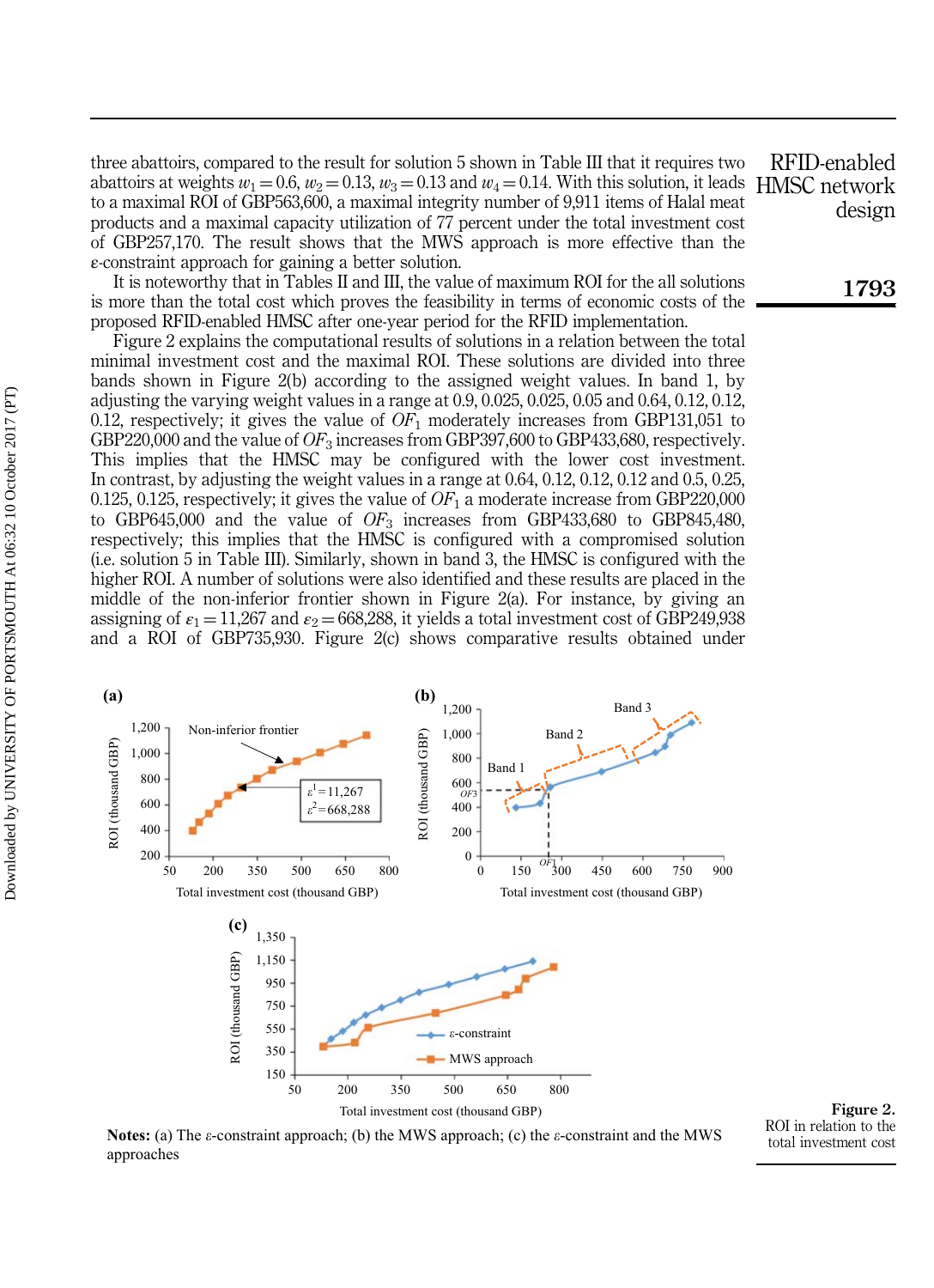the same constraints using the ε-constraint and the MWS approaches, respectively. It gives non-linear results of the ROI in response to the total investment cost. Figure 2(c) shows the total investment cost of GBP131,000 leading to the ROI of GBP397,600 using both approaches. After this point, the ROI increases over the increase of the total investment cost. Nevertheless, the ROI does not increase significantly if the total investment cost increases up to GBP220,000, but it increases sharply after the total investment cost increases more GBP220,000 using the MWS approach. By comparison, the ROI increases significantly over the increase of the total investment cost using the ε-constraint approach.

To design the HMSC network, decision makers often need to find a solution based on a number of alternative possibilities using a decision-making approach. To this aim, the Max-Min approach was applied. Based on this approach, solution 1 (shown in Table III) is determined as the best solution, where  $\theta_{OF_1}^{\text{ref}} = 0.5$ ,  $\theta_{OF_2}^{\text{ref}} = 0.5$ ,  $\theta_{OF_3}^{\text{ref}} = 0$  and  $\theta_{OF_4}^{\text{ref}} = 0$ , i.e. in this case the decision maker seeks a compromised solution based on a i.e. in this case the decision maker seeks a compromised solution based on a cost/integrity-oriented HMSC network design. Figure 3 demonstrates an example of the established HMSC network design based on solution 1 which was obtained with  $w_1 = 0.9$ ,  $w_2 = 0.025$ ,  $w_3 = 0.025$  and  $w_4 = 0.05$ . This network design includes an establishment of two farms which are located in Warwickshire and Leicestershire and three abattoirs which are located in Warwick, Birmingham and Norfolk, respectively. Figure 3 also illustrates the optimal quantity flow of Halal meat products from farms to abattoirs and from abattoirs to retailers. It shows that farm 1 is requested to supply 1,000 livestock to abattoir 5 which supplies 500 Halal meat products to retailer 7; 188 Halal meat products to retailer 8; 100 Halal meat products to retailer 9; and 10 Halal meat products to retailer 10, respectively.

#### 5.2 Results of the stochastic model

Table IV shows a sample of varying integrity percentages and probability in response to each of integrity percentage by assigning a value from low to high levels associated with five farms based on 243 scenarios  $(3^5)$  as a case study. For instance, the integrity



|   |      |     |                         |      |      | High                      |
|---|------|-----|-------------------------|------|------|---------------------------|
|   |      |     |                         |      |      |                           |
|   | 85   | 92  | 95                      | 0.25 | 0.50 | 0.25                      |
| 2 | 90   | 93  | 99                      | 0.25 | 0.50 | 0.25                      |
| 3 | 88   | 95  | 98                      | 0.25 | 0.50 | 0.25                      |
|   | 86   | 90  | 96                      | 0.30 | 0.40 | 0.30                      |
| 5 | 90   | 93  | 98                      | 0.30 | 0.40 | 0.30                      |
|   | Farm | LOW | $P_{ij}^{u}$ (%)<br>Mid | High | Low  | $Pro_{ii}^{u}$ (%)<br>Mid |

Figure 3.

network design

IMDS 117,9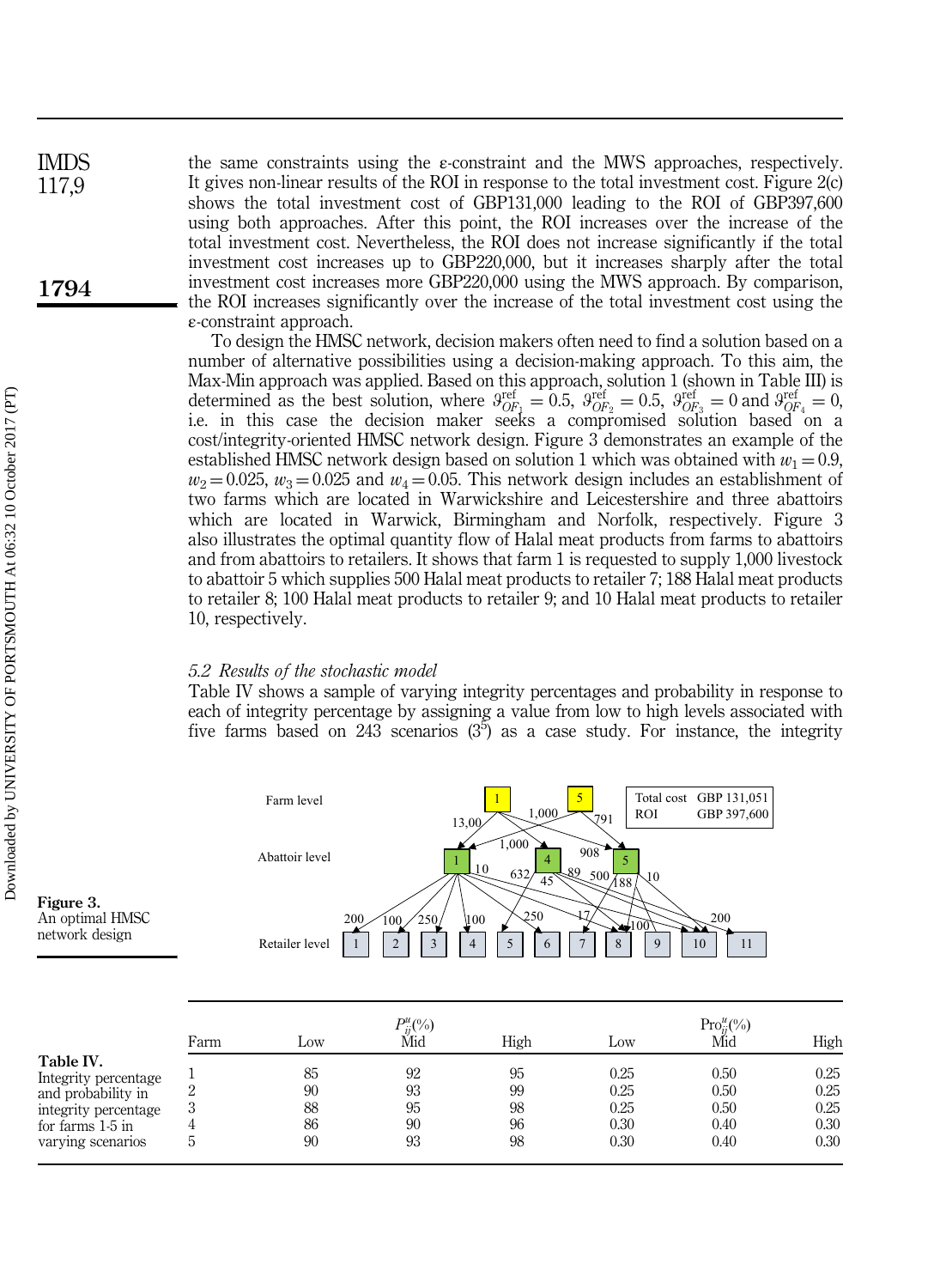percentages of the farm  $i$  in scenario 1 is (85, 90, 88, 86, 90). And the associated probability in scenario 1 is  $(0.25, 0.25, 0.25, 0.30, 0.30)$ . Then, the scenario probability (Prob<sub> $\epsilon$ </sub>) is  $0.25 \times 0.15 \times 0.15 \times 0.25 \times 0.25 = 0.0003515625.$ RFID-enabled HMSC network

Table V shows the results of a set of non-inferior solutions based on the stochastic model using the ε-constraint approach. It shows that solution 1 has a maximal ROI of GBP397,611, a maximal integrity number of 7,634 Halal meat products, a maximal capacity utilization of 65 percent and a minimal total investment cost of GBP147,094; it gives two farms and three abattoirs that need to be opened for the specified HMSC network.

Figure 4 shows the values of objective function seeking for maximization of the integrity number of Halal meat products based on solution 5 which has the 12 selected scenarios. As shown in Figure 4, in scenario 12, it yields the highest value of  $OF_2 = 12,698$  Halal meat products. By contrast, in scenario 1, it yields the lowest value of  $OF_2 = 10,984$  Halal meat products. It is noted in Figure 4 that by altering the integrity percentage of Halal meat products, the capacity utilization (percent) varies. For instance, with a decrease of the average integrity percentage by 5 percent in scenario 1, the integrity number of Halal meat products decreases by 3.3 percent only. In scenario 12, with an increase of the average integrity percentage to 5 percent, it leads to 2.2 percent increase in the integrity number of Halal meat products. This is because the result was obtained by optimizing four conflicting objectives at a time as a compromised solution.

| $\varepsilon_1$ | $\varepsilon$ | $\varepsilon_3$                                       | $Cost(OF_1)$<br>(GBP)                                                                                                                                                                     | (OF <sub>2</sub> )<br>(items) | ROI (OF <sub>3</sub> )<br>(GBP) | Capacity<br>$(OF_4)$ $(\%)$                        | Farm                           | Abattoir              |                                               |
|-----------------|---------------|-------------------------------------------------------|-------------------------------------------------------------------------------------------------------------------------------------------------------------------------------------------|-------------------------------|---------------------------------|----------------------------------------------------|--------------------------------|-----------------------|-----------------------------------------------|
|                 |               |                                                       | 147,094                                                                                                                                                                                   | 7,634                         | 397,611                         | 0.65                                               | 1, 5                           | 1, 4, 5               |                                               |
|                 |               |                                                       | 206,143                                                                                                                                                                                   | 9.717                         | 532,971                         | 0.71                                               | 1, 4, 5                        | 1, 4, 5               |                                               |
|                 |               |                                                       | 236,143<br>293,004                                                                                                                                                                        | 10.750<br>11.791              | 600.651<br>668.315              | 0.755<br>0.775                                     | 1, 4, 5<br>1, 3, 4, 5          | 1, 4, 5<br>1, 4, 5    | Table V.                                      |
|                 |               |                                                       | 356,042                                                                                                                                                                                   | 12.914                        | 735.961                         | 0.855                                              | 1, 2, 3, 4, 5                  | 1, 4, 5               | Results of a set of<br>non-inferior solutions |
|                 |               |                                                       | 513,414<br>596,544                                                                                                                                                                        | 15,057<br>15,882              | 871,332<br>938,983              | 0.9<br>0.95                                        | 1, 2, 3, 4, 5<br>1, 2, 3, 4, 5 | 1, 3, 4<br>1, 2, 3    | of the stochastic<br>model                    |
|                 |               | 6.771<br>7.895<br>9.019<br>11.251<br>12.391<br>14.639 | Assignede values<br>397,600 0.65<br>465.272 0.69<br>532,944 0.715<br>10.143 600.616 0.74<br>668.288 0.765<br>735.960 0.79<br>13,515 803,632 0.815<br>871.304 0.84<br>15.763 938.976 0.865 | 178.104<br>356,042            | Integrity<br>8,682<br>12.914    | Values of objective function<br>465.291<br>735.961 | 0.7<br>0.815                   | 1, 4, 5<br>1, 3, 4, 5 | Facilities open<br>1, 4, 5<br>1, 3, 5         |



The value of  $OF<sub>2</sub>$  in response to each of the selected integrity scenarios

design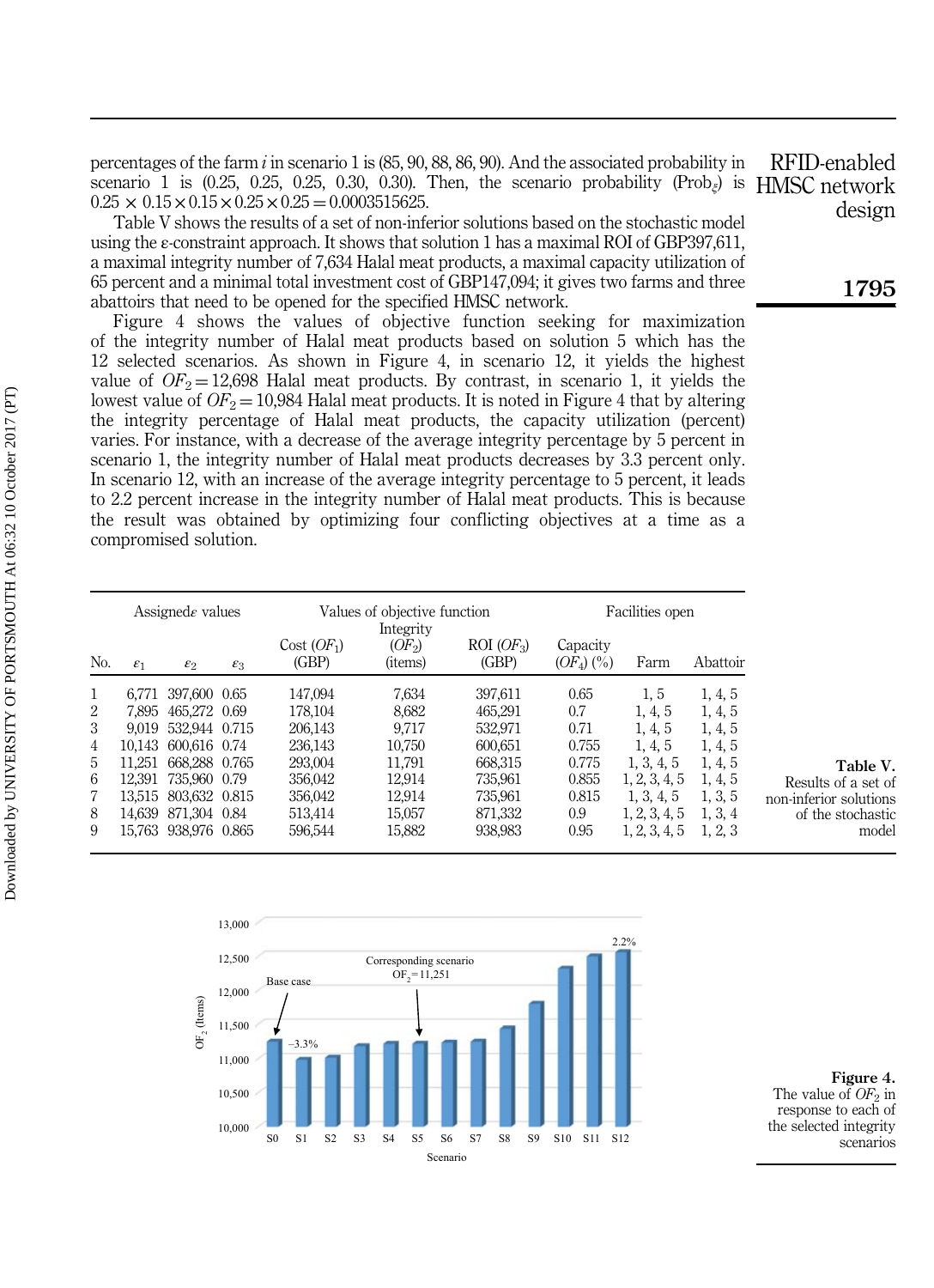5.3 The HMSC network design with and without the RFID implementation: a comparison Figure 5 shows the comparative result of the total investment cost of the HMSC network with or without the RFID implementation based on the eight non-inferior solutions obtained from the RFID-based HMSC multi-objective model and the non-RFIDbased HMSC model. It can be seen in Figure 5 that it leads to a decrease in the total investment cost of an average GBP50,552 after a year period of the RFID implementation into the HMSC network, compared to the same HMSC network without the RFID implementation. This decrease is a result for the elimination of several manual operations. As shown in Figure 5, for solution 1, it yields a total investment cost of GBP158,555 of the non-RFID-based HMSC network compared to a total investment cost of GBP131,051 of the RFID-based HMSC network. For solution 5, it yields an average decrease in difference in the total investment cost of GBP45,068 after the RFID implementation. The result shows that the RFID implementation for the HMSC network is economically feasible.

#### 6. Conclusions

In this paper, a deterministic model using the multi-objective approach was developed and used for examining the economic feasibility of a proposed RFID-based HMSC network with respect to minimizing the total investment cost, maximizing the average integrity of Halal meat products, maximizing the ROI and maximizing the capacity utilization of farms and abattoirs. Furthermore, a stochastic programming model was also developed for investigating the effect of varying integrity percentage that affects the number of Halal meat products of the HMSC network. Two solution approaches, which are the ε-constraint approach and the MWS approach, were applied and two sets of non-inferior solutions were generated and compared based on the developed multi-objective model. The Max-Min approach was proposed to select the best non-inferior solution. A case study was used for demonstrating the applicability of the developed models and a comparison of computational results based on the deterministic model and the stochastic model are presented in the paper. The conclusion shows that the proposed RFID-based HMSC is economically feasible and it leads to a decrease in the total investment cost of an average GBP50,552 after a year period. The developed models can also be useful for determining a cost-effective design of a HMSC network.

A number of other avenues are recommended to improve the developed multi-objective model such as exploring the HMSC network design considering different types of uncertainties (e.g. costs, demands and capacities of related facilities) and transportation means. Also, environmentalism has been becoming increasingly a significant global problem in the present century. Thus, the presented model could be extended to include the environmental aspects as an objective function.



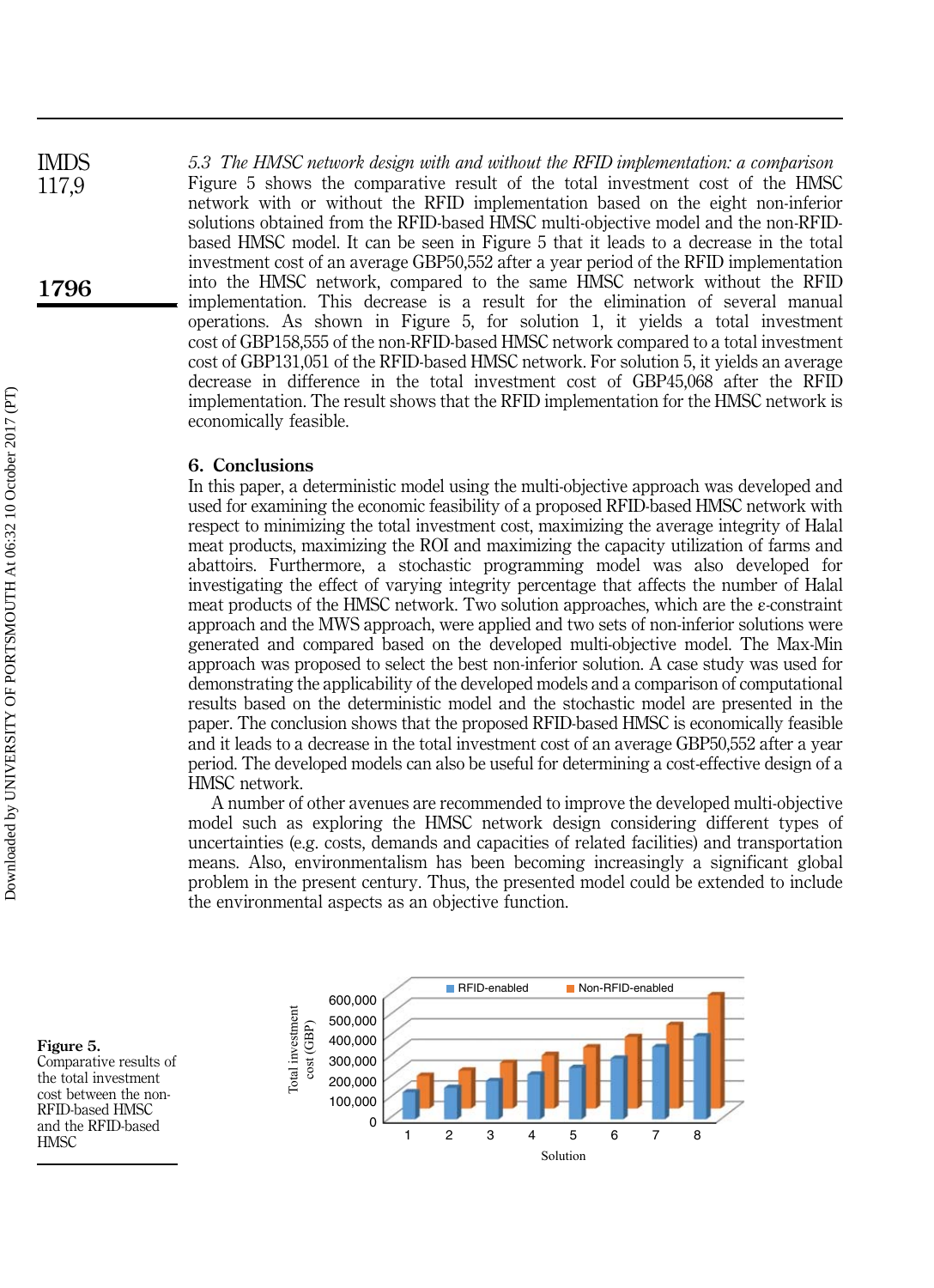#### References

- Al-Othman, W.B.E., Lababidi, H.M.S., Alatiqi, I.M. and Al-Shayji, K. (2008), "Supply chain optimization  $\rm\,HMSC$   $\rm\,network$ of petroleum organization under uncertainty in market demands and prices", *[European Journal](http://www.emeraldinsight.com/action/showLinks?doi=10.1108%2FIMDS-02-2016-0074&crossref=10.1016%2Fj.ejor.2006.06.081&isi=000255432900020&citationId=p_1)* [of Operational Research](http://www.emeraldinsight.com/action/showLinks?doi=10.1108%2FIMDS-02-2016-0074&crossref=10.1016%2Fj.ejor.2006.06.081&isi=000255432900020&citationId=p_1), Vol. 189 No. 3, pp. 822-840.
- Barge, P., Gay, P., Merlino, V. and Tortia, C. (2014), "Item-level radio-frequency identification for the traceability of food products: application on a dairy product", *[Journal of Food Engineering](http://www.emeraldinsight.com/action/showLinks?doi=10.1108%2FIMDS-02-2016-0074&crossref=10.1016%2Fj.jfoodeng.2013.10.019&isi=000328660300015&citationId=p_2)*, Vol. 125, pp. 119-130.
- Barros, A.I., Dekker, R. and Scholten, V. (1998), "A two-level network for recycling sand: a case study", [European Journal of Operational Research](http://www.emeraldinsight.com/action/showLinks?doi=10.1108%2FIMDS-02-2016-0074&crossref=10.1016%2FS0377-2217%2898%2900093-9&isi=000075575200003&citationId=p_3), Vol. 110 No. 2, pp. 199-214.
- Basu, M. (2004), "An interactive fuzzy satisfying method based on evolutionary programming technique for multi-objective short-term hydrothermal scheduling", *[Electric Power Systems](http://www.emeraldinsight.com/action/showLinks?doi=10.1108%2FIMDS-02-2016-0074&crossref=10.1016%2Fj.epsr.2003.10.003&isi=000189134900019&citationId=p_4)* [Research](http://www.emeraldinsight.com/action/showLinks?doi=10.1108%2FIMDS-02-2016-0074&crossref=10.1016%2Fj.epsr.2003.10.003&isi=000189134900019&citationId=p_4), Vol. 69 Nos 2-3, pp. 277-285.
- Beamon, B.A. (2000), "A multi-objective approach to simultaneous strategic and operational planning in supply chain design",  $Omega$ , Vol. 28 No. 5, pp. 581-598.
- Bhattacharya, R. and Bandyopadhyay, S. (2010), "Solving conflicting bi-objective facility location problem by NSGA II evolutionary algorithm", *[International Journal of Advanced Manufacturing](http://www.emeraldinsight.com/action/showLinks?doi=10.1108%2FIMDS-02-2016-0074&crossref=10.1007%2Fs00170-010-2622-6&isi=000283141100034&citationId=p_6)* [Technology](http://www.emeraldinsight.com/action/showLinks?doi=10.1108%2FIMDS-02-2016-0074&crossref=10.1007%2Fs00170-010-2622-6&isi=000283141100034&citationId=p_6), Vol. 51 Nos 1-4, pp. 397-414.
- Birge, J.R. and Louveaux, F. (1997), Introduction to Stochastic Programming, Springer Series in Operations Research, Springer-Verlag, New York, NY.
- Bojarski, A., Laínez, J.M., Espuña, A. and Puigjaner, L. (2009), "Incorporating environmental impacts and regulations in a holistic supply chains modeling: an LCA approach", [Computers and](http://www.emeraldinsight.com/action/showLinks?doi=10.1108%2FIMDS-02-2016-0074&crossref=10.1016%2Fj.compchemeng.2009.04.009&isi=000269991200020&citationId=p_8) [Chemical Engineering](http://www.emeraldinsight.com/action/showLinks?doi=10.1108%2FIMDS-02-2016-0074&crossref=10.1016%2Fj.compchemeng.2009.04.009&isi=000269991200020&citationId=p_8), Vol. 33 No. 10, pp. 1747-1759.
- Bortolini, M., Faccio, M., Ferrari, M., Gamberi, M. and Pilati, F. (2016), "Fresh food sustainable distribution: cost, delivery time and carbon footprint three-objective optimization", *[Journal of](http://www.emeraldinsight.com/action/showLinks?doi=10.1108%2FIMDS-02-2016-0074&crossref=10.1016%2Fj.jfoodeng.2015.11.014&isi=000368752200008&citationId=p_9)* [Food Engineering](http://www.emeraldinsight.com/action/showLinks?doi=10.1108%2FIMDS-02-2016-0074&crossref=10.1016%2Fj.jfoodeng.2015.11.014&isi=000368752200008&citationId=p_9), Vol. 174, pp. 56-67.
- Cakravastia, A., Toha, I.S. and Nakamura., N. (2002), "A two-stage model for the design of supply chain networks", *[International Journal of Production Economics](http://www.emeraldinsight.com/action/showLinks?doi=10.1108%2FIMDS-02-2016-0074&crossref=10.1016%2FS0925-5273%2802%2900260-8&isi=000179335700003&citationId=p_10)*, Vol. 80 No. 3, pp. 231-248.
- Chen, C.-L. and Lee, W.-C. (2004), "Multi-objective optimization of multi-echelon supply chain networks, with uncertain product demands and prices", [Computers and Chemical Engineering](http://www.emeraldinsight.com/action/showLinks?doi=10.1108%2FIMDS-02-2016-0074&crossref=10.1016%2Fj.compchemeng.2003.09.014&isi=000221418000021&citationId=p_11), Vol. 28 Nos 6-7, pp. 1131-1144.
- Chen, Y.-Y., Wang, Y.-J. and Jan, J.-K. (2014), "A novel deployment of smart cold chain system using 2G-RFID-Sys", *[Journal of Food Engineering](http://www.emeraldinsight.com/action/showLinks?doi=10.1108%2FIMDS-02-2016-0074&crossref=10.1016%2Fj.jfoodeng.2014.05.014&isi=000339533400015&citationId=p_12)*, Vol. 141, pp. 113-121.
- Cheshmehgaz, H.R., Desa, M.I. and Wibowo., A. (2013), "A flexible three-level logistic network design considering cost and time criteria with a multi-objective evolutionary algorithm", *[Journal of](http://www.emeraldinsight.com/action/showLinks?doi=10.1108%2FIMDS-02-2016-0074&crossref=10.1007%2Fs10845-011-0584-7&isi=000316689000006&citationId=p_13)* [Intelligent Manufacturing](http://www.emeraldinsight.com/action/showLinks?doi=10.1108%2FIMDS-02-2016-0074&crossref=10.1007%2Fs10845-011-0584-7&isi=000316689000006&citationId=p_13), Vol. 24 No. 2, pp. 277-293.
- Chibeles-Martins, N., Pinto-Varela, T., Barbósa-Póvoa, A.P. and Novais, A.Q. (2012), "A simulated annealing algorithm for the design and planning of supply chains with economic and environmental objectives", *[Computer Aided Chemical Engineering](http://www.emeraldinsight.com/action/showLinks?doi=10.1108%2FIMDS-02-2016-0074&crossref=10.1016%2FB978-0-444-59519-5.50005-8&citationId=p_14)*, Vol. 30, pp. 21-25.
- Coello, C.A.C., Lamont, G.B. and Veldhuisen, D.A.V. (2007), Evolutionary Algorithms for Solving Multi- Objective Problems, Springer.
- Deb, K. (2001), *Multi-Objective Optimization using Evolutionary Algorithms*, John Wiley & Sons, New York, NY.
- Ding, H., Benyoucef, L. and Xie., X. (2006), "A simulation-based multi-objective genetic algorithm approach for networked enterprises optimization", *[Engineering Applications of Artificial](http://www.emeraldinsight.com/action/showLinks?doi=10.1108%2FIMDS-02-2016-0074&crossref=10.1016%2Fj.engappai.2005.12.008&isi=000240857500004&citationId=p_17) [Intelligence](http://www.emeraldinsight.com/action/showLinks?doi=10.1108%2FIMDS-02-2016-0074&crossref=10.1016%2Fj.engappai.2005.12.008&isi=000240857500004&citationId=p_17)*, Vol. 19 No. 6, pp. 609-623.
- Ehrgott, M. (2005), Multicriteria Optimization, 2nd ed., Springer, New York, NY.
- Expósito, I., Gay-Fernández, J.A. and Cuiñas, I. (2013), "A complete traceability system for a wine supply chain using radio-frequency identification and wireless sensor networks", [IEEE Antennas and Propagation Magazine](http://www.emeraldinsight.com/action/showLinks?doi=10.1108%2FIMDS-02-2016-0074&crossref=10.1109%2FMAP.2013.6529365&isi=000324264100026&citationId=p_19), Vol. 55 No. 2, pp. 255-267.

design

RFID-enabled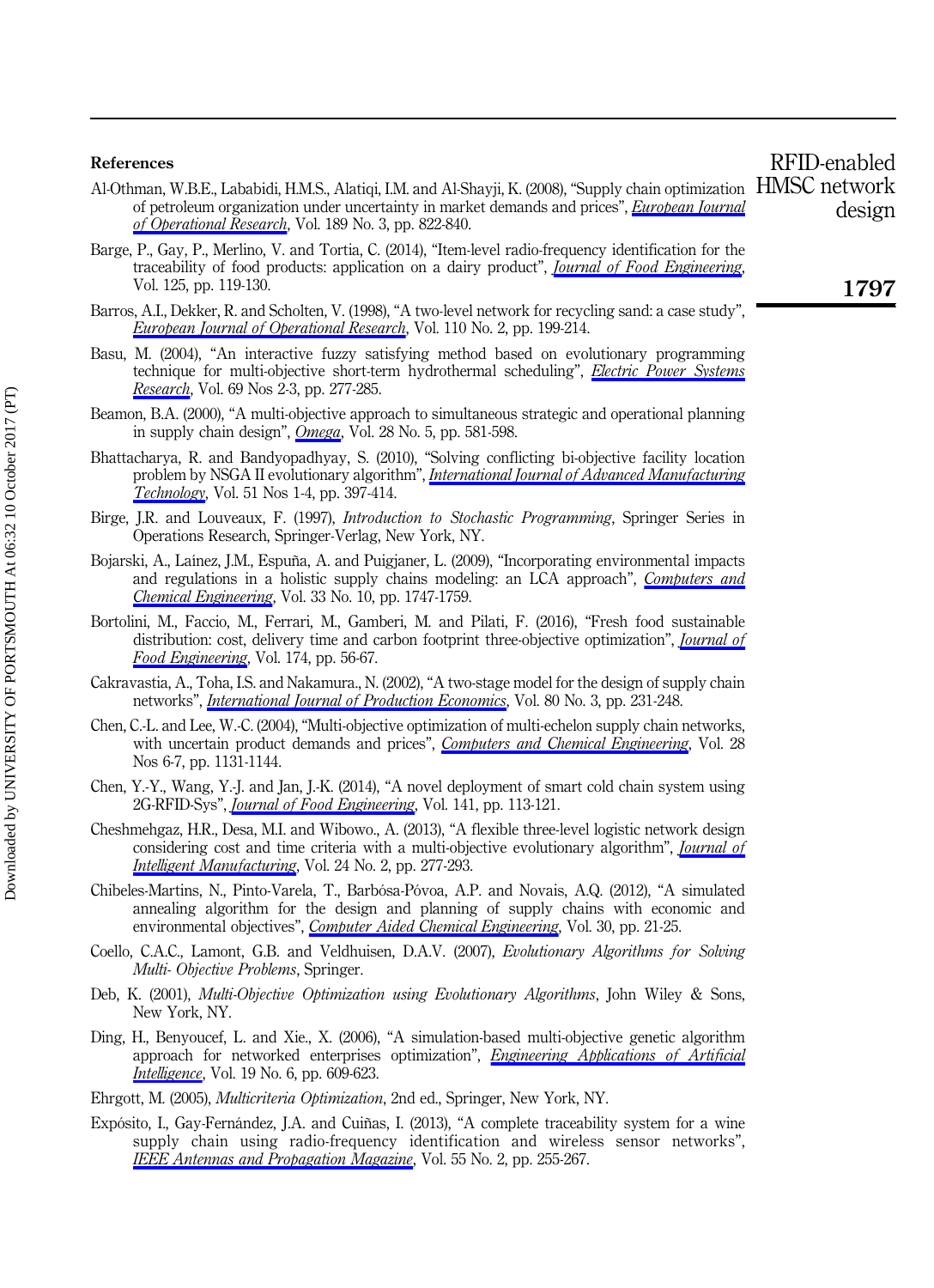| Gen, M. and Cheng, R. (1997), <i>Genetic Algorithms and Engineering Design</i> , John Wiley & Sons, |               |  |  |  |  |  |
|-----------------------------------------------------------------------------------------------------|---------------|--|--|--|--|--|
|                                                                                                     | New York, NY. |  |  |  |  |  |

- Giadaa, L.S., Lucab, S., Rosaa, M. and Marioa, E. (2016), "Predictive shelf life model based on RF technology for improving the management of food supply chain: a case study", *[International](http://www.emeraldinsight.com/action/showLinks?doi=10.1108%2FIMDS-02-2016-0074&crossref=10.3233%2FRFT-150073&isi=000372789900002&citationId=p_21)* [Journal of RF Technologies](http://www.emeraldinsight.com/action/showLinks?doi=10.1108%2FIMDS-02-2016-0074&crossref=10.3233%2FRFT-150073&isi=000372789900002&citationId=p_21), Vol. 7 No. 1, pp. 31-42.
- Guilléna, G., Melea, F.D., Bagajewiczb, M.J., Espuña, A. and Puigjanera, L. (2005), "Multiobjective supply chain design under uncertainty", *[Chemical Engineering Science](http://www.emeraldinsight.com/action/showLinks?doi=10.1108%2FIMDS-02-2016-0074&crossref=10.1016%2Fj.ces.2004.10.023&isi=000227293600005&citationId=p_22)*, Vol. 60 No. 6, pp. 1535-1553.
- Harris, I., Mumford, C.L. and Naim, M.M. (2014), "A hybrid multi-objective approach to capacitated facility location with flexible store allocation for green logistics modeling", *[Transportation](http://www.emeraldinsight.com/action/showLinks?doi=10.1108%2FIMDS-02-2016-0074&crossref=10.1016%2Fj.tre.2014.01.010&isi=000336822400001&citationId=p_23)* [Research Part E](http://www.emeraldinsight.com/action/showLinks?doi=10.1108%2FIMDS-02-2016-0074&crossref=10.1016%2Fj.tre.2014.01.010&isi=000336822400001&citationId=p_23), Vol. 66, pp. 1-22.
- Hiremath, N.C., Sahu, S. and Tiwari, M.K. (2013), "Multi objective outbound logistics network design for a manufacturing supply chain", *[Journal of Intelligent Manufacturing](http://www.emeraldinsight.com/action/showLinks?doi=10.1108%2FIMDS-02-2016-0074&crossref=10.1007%2Fs10845-012-0635-8&isi=000326297800001&citationId=p_24)*, Vol. 24 No. 6, pp. 1071-1084.
- Halal Meat Committee (HMC) UK (2014), available at: [www.halalhmc.org/;](www.halalhmc.org/) [www.halalhmc.org/certified](www.halalhmc.org/certified-outlets.htm/)[outlets.htm/](www.halalhmc.org/certified-outlets.htm/) (accessed October 26, 2014).
- Hou, J.L. and Huang, C.H. (2006), "Quantitative performance evaluation of RFID applications in the supply chain of the printing industry", *[Industrial Management & Data Systems](http://www.emeraldinsight.com/action/showLinks?doi=10.1108%2FIMDS-02-2016-0074&system=10.1108%2F02635570610641013&isi=000237547900006&citationId=p_26)*, Vol. 106 No. 1, pp. 96-120.
- Jayaraman, V., Guige, V.D.R. and Srivastava, R. (1999), "A closed-loop logistics model for manufacturing", *[Journal of the Operational Research Society](http://www.emeraldinsight.com/action/showLinks?doi=10.1108%2FIMDS-02-2016-0074&crossref=10.1057%2Fpalgrave.jors.2600716&citationId=p_27)*, Vol. 50 No. 2, pp. 497-508.
- Kannan, G., Sasikumar, P. and Devika, K. (2012), "A genetic algorithm approach for solving a closed loop supply chain model: a case of battery recycling", *[Applied Mathematical Modelling](http://www.emeraldinsight.com/action/showLinks?doi=10.1108%2FIMDS-02-2016-0074&crossref=10.1016%2Fj.apm.2009.06.021&isi=000272065400012&citationId=p_28)*, Vol. 34 No. 3, pp. 655-670.
- Kelepouris, T., Pramatari, K. and Doukidis, G. (2007), "RFID-enabled traceability in the food supply chain", *[Industrial Management & Data Systems](http://www.emeraldinsight.com/action/showLinks?doi=10.1108%2FIMDS-02-2016-0074&system=10.1108%2F02635570710723804&isi=000245771000012&citationId=p_29)*, Vol. 107 No. 2, pp. 183-200.
- Krikke, H., Van Harten, R. and Schuur, P.C. (1999), "Reverse logistic network re-design for copiers", [OR Spektrum](http://www.emeraldinsight.com/action/showLinks?doi=10.1108%2FIMDS-02-2016-0074&crossref=10.1007%2Fs002910050095&citationId=p_30), Vol. 21, pp. 381-409.
- Lai, Y.L. and Hwang, C.L. (1992), *[Fuzzy Mathematical Programming](http://www.emeraldinsight.com/action/showLinks?doi=10.1108%2FIMDS-02-2016-0074&crossref=10.1007%2F978-3-642-48753-8&citationId=p_31)*, 1st ed., Springer, Berlin.
- Lee, D. and Dong, M. (2009), "Dynamic network design for reverse logistics operations under uncertainty", *[Transportation Research Part E](http://www.emeraldinsight.com/action/showLinks?doi=10.1108%2FIMDS-02-2016-0074&crossref=10.1016%2Fj.tre.2008.08.002&citationId=p_32)*, Vol. 451 No. 1, pp. 61-71.
- Lodhi, A. (2009), Understanding Halal Food Supply Chain, 1st ed., HFRC UK, London.
- Lu, B.H., Bateman, R.J. and Cheng, K. (2006), "RFID enabled manufacturing: fundamentals, methodology and application perspectives", *[International Journal of Agile Systems and](http://www.emeraldinsight.com/action/showLinks?doi=10.1108%2FIMDS-02-2016-0074&crossref=10.1504%2FIJASM.2006.008860&citationId=p_34)* [Management](http://www.emeraldinsight.com/action/showLinks?doi=10.1108%2FIMDS-02-2016-0074&crossref=10.1504%2FIJASM.2006.008860&citationId=p_34), Vol. 1 No. 1, pp. 73-92.
- Manos, B. and Manikas, I. (2010), "Traceability in the Greek fresh produce sector: drivers and constraints", [British Food Journal](http://www.emeraldinsight.com/action/showLinks?doi=10.1108%2FIMDS-02-2016-0074&system=10.1108%2F00070701011052727&isi=000281181300007&citationId=p_35), Vol. 112 No. 6, pp. 640-652.
- Mohammed, A. and Wang, Q. (2015), "Integrity of an RFID-enabled HMSC network", Proceedings of the Third International Conference on Digital Enterprise and Information Systems, Shenzhen, pp. 79-86.
- Mohammed, A. and Wang, Q. (2017), "The fuzzy multi-objective distribution planner for a green meat supply chain", *[International Journal of Production Economics](http://www.emeraldinsight.com/action/showLinks?doi=10.1108%2FIMDS-02-2016-0074&crossref=10.1016%2Fj.ijpe.2016.11.016&isi=000392044300005&citationId=p_37)*, Vol. 184, pp. 47-58.
- Nath, B., Reynolds, F. and Want, R. (2006), "RFID technology and applications", *[IEEE Pervasive](http://www.emeraldinsight.com/action/showLinks?doi=10.1108%2FIMDS-02-2016-0074&crossref=10.1109%2FMPRV.2006.13&isi=000235483400005&citationId=p_38)* [Computing](http://www.emeraldinsight.com/action/showLinks?doi=10.1108%2FIMDS-02-2016-0074&crossref=10.1109%2FMPRV.2006.13&isi=000235483400005&citationId=p_38), Vol. 5, pp. 22-24.
- Niknamfar, A.H. (2015), "Multi-objective production-distribution planning based on vendor-managed inventory strategy in a supply chain", *[Industrial Management & Data Systems](http://www.emeraldinsight.com/action/showLinks?doi=10.1108%2FIMDS-02-2016-0074&system=10.1108%2FIMDS-03-2015-0073&isi=000359055200006&citationId=p_39)*, Vol. 115 No. 6, pp. 1086-1112.
- Nozick, L.K. and Turnquist, M.A. (2001), "A two-echelon inventory allocation and distribution center location analysis", *[Transportation Research Part E](http://www.emeraldinsight.com/action/showLinks?doi=10.1108%2FIMDS-02-2016-0074&crossref=10.1016%2FS1366-5545%2801%2900007-2&isi=000171899500003&citationId=p_40)*, Vol. 37 No. 6, pp. 425-441.
- Rafique, M.Z., Ab Rahman, M.N., Saibani, N., Arsad, N. and Saadat, W. (2016), "RFID impacts on barriers affecting lean manufacturing", *[Industrial Management & Data Systems](http://www.emeraldinsight.com/action/showLinks?doi=10.1108%2FIMDS-02-2016-0074&system=10.1108%2FIMDS-10-2015-0427&isi=000386139300008&citationId=p_41)*, Vol. 116 No. 8, pp. 1585-1616.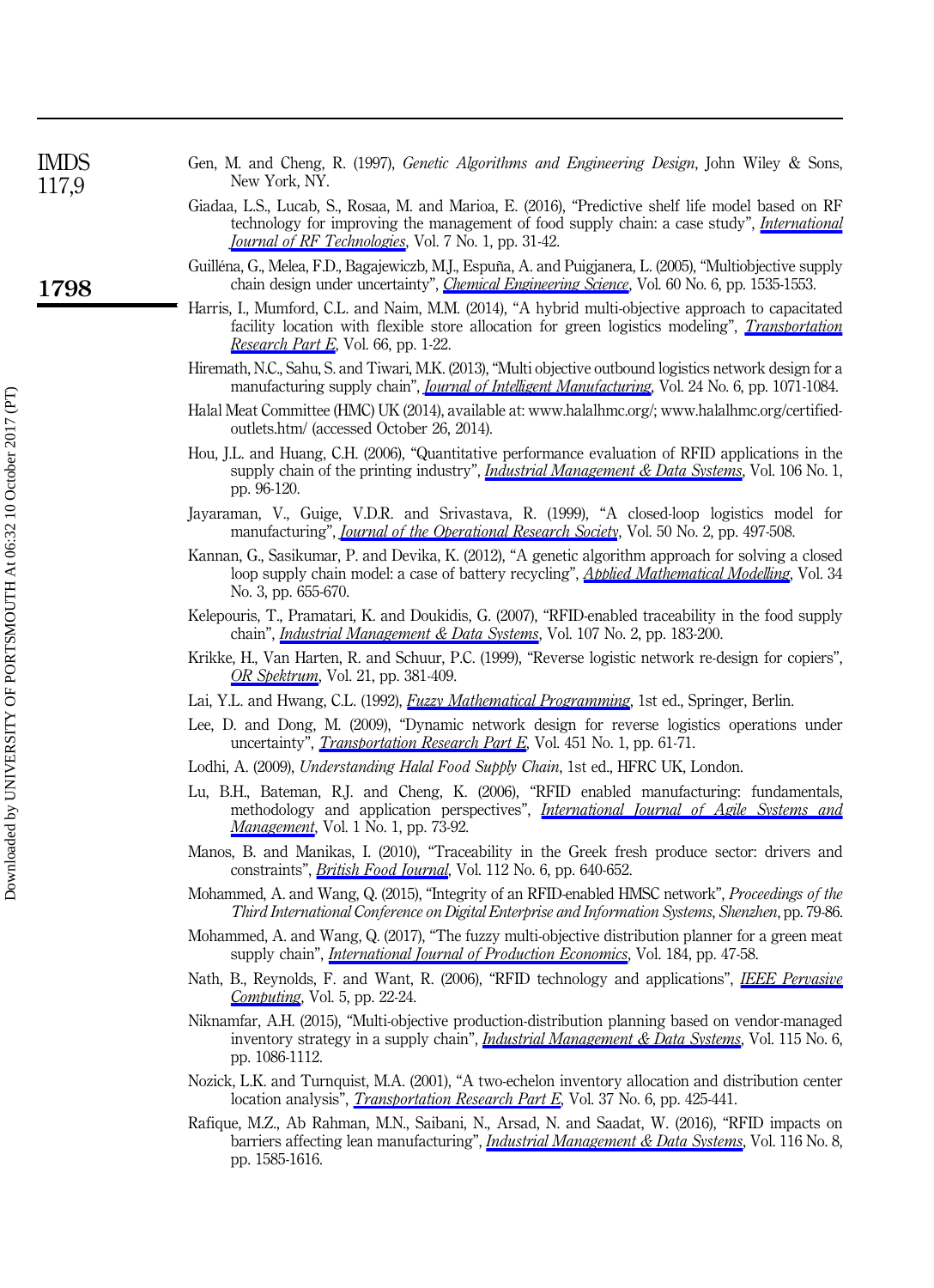- Shankar, B.L., Basavarajappa, S., Chen, J.C.H. and Kadadevaramath, R.S. (2013), "Location and allocation decisions for multi-echelon supply chain network  $-$  a multi-objective evolutionary approach", [Expert Systems with Applications](http://www.emeraldinsight.com/action/showLinks?doi=10.1108%2FIMDS-02-2016-0074&crossref=10.1016%2Fj.eswa.2012.07.065&isi=000310945000017&citationId=p_42), Vol. 40 No. 2, pp. 551-562. RFID-enabled HMSC network design
- Shen, Z.J. (2006), "A profit maximizing supply chain network design model with demand choice flexibility", [Operations Research Letters](http://www.emeraldinsight.com/action/showLinks?doi=10.1108%2FIMDS-02-2016-0074&crossref=10.1016%2Fj.orl.2005.10.006&isi=000240372900010&citationId=p_43), Vol. 34 No. 6, pp. 673-682.
- Shen, Z.J., Coullard, C. and Daskin, M. (2003), "A joint location-inventory model", *[Transportation](http://www.emeraldinsight.com/action/showLinks?doi=10.1108%2FIMDS-02-2016-0074&crossref=10.1287%2Ftrsc.37.1.40.12823&isi=000185773500003&citationId=p_44)* [Science](http://www.emeraldinsight.com/action/showLinks?doi=10.1108%2FIMDS-02-2016-0074&crossref=10.1287%2Ftrsc.37.1.40.12823&isi=000185773500003&citationId=p_44), Vol. 37 No. 1, pp. 40-55.
- Shen, Z.-J.M. (2007), "Integrated supply chain design models: a survey and future research directions", [Journal of Industrial and Management Optimization](http://www.emeraldinsight.com/action/showLinks?doi=10.1108%2FIMDS-02-2016-0074&crossref=10.3934%2Fjimo.2007.3.1&isi=000244604300002&citationId=p_45), Vol. 3 No. 1, pp. 1-27.
- So Park, K., Koh, C.E. and "Ted" Nam, K. (2010), "Perceptions of RFID technology: a cross-national study", Industrial Management & Data Systems, Vol. 110 No. 5, pp. 682-700.
- Talaei, M., Farhang, B., Pishvaee, M.S., Bozorgi-Amiri, A. and Gholamnejad, S. (2015), "A robust fuzzy optimization model for carbon-efficient closed-loop supply chain network design problem: a numerical illustration in electronics industry", *Journal of Cleaner Production*, Vol. 15 No. 1, pp. 959-6526.
- Teimoury, E., Nedaei, H., Ansari, S. and Sabbaghi, M. (2013), "A multi-objective analysis for import quota policy making in a perishable fruit and vegetable supply chain: a system dynamics approach", [Computers and Electronics in Agriculture](http://www.emeraldinsight.com/action/showLinks?doi=10.1108%2FIMDS-02-2016-0074&crossref=10.1016%2Fj.compag.2013.01.010&isi=000318322400005&citationId=p_48), Vol. 93, pp. 37-45.
- Tzeng, G.-T., Hung, Y.-M. and Chang, M.-L. (2006), "Multiple objective planning for production and distribution model of supply chain: case of bicycle manufacturer", *[Journal of Scientific and](http://www.emeraldinsight.com/action/showLinks?doi=10.1108%2FIMDS-02-2016-0074&isi=000236741900003&citationId=p_49)* [Industrial Research](http://www.emeraldinsight.com/action/showLinks?doi=10.1108%2FIMDS-02-2016-0074&isi=000236741900003&citationId=p_49), Vol. 65, pp. 309-320.
- Vahdani, B., Tavakkoli-Moghaddam, R., Modarres, M. and Baboli, A. (2012), "Reliable design of a forward/reverse logistics network under uncertainty: a robust-M/M/c queuing model", **[Transportation Research Part E](http://www.emeraldinsight.com/action/showLinks?doi=10.1108%2FIMDS-02-2016-0074&crossref=10.1016%2Fj.tre.2012.06.002&isi=000308058100007&citationId=p_50)**, Vol. 48 No. 6, pp. 1152-1168.
- Villegas, J.G., Palacios, F. and Medaglia, A.L. (2006), "Solution methods for the bi-objective (cost-coverage) unconstrained facility location problem with an illustrative example", [Annals of](http://www.emeraldinsight.com/action/showLinks?doi=10.1108%2FIMDS-02-2016-0074&crossref=10.1007%2Fs10479-006-0061-4&isi=000240895100007&citationId=p_51) [Operations Research](http://www.emeraldinsight.com/action/showLinks?doi=10.1108%2FIMDS-02-2016-0074&crossref=10.1007%2Fs10479-006-0061-4&isi=000240895100007&citationId=p_51), Vol. 147 No. 1, pp. 109-141.
- Wang, Q., McIntosh, R. and Brain, B. (2010), "A new-generation automated warehousing capability", [International Journal of Computer Integrated Manufacturing](http://www.emeraldinsight.com/action/showLinks?doi=10.1108%2FIMDS-02-2016-0074&crossref=10.1080%2F09511921003706215&isi=000278001900006&citationId=p_52), Vol. 23 No. 6, pp. 565-573.
- Zailani, S., Arrifin, Z., Abd Wahid, N., Othman, R. and Fernando, Y. (2010), "Halal traceability and halal tracking systems in strengthening halal food supply chains for food industry in Malaysia (a review)", *[Journal of Food Technology](http://www.emeraldinsight.com/action/showLinks?doi=10.1108%2FIMDS-02-2016-0074&crossref=10.3923%2Fjftech.2010.74.81&citationId=p_53)*, Vol. 8 No. 3, pp. 74-81.
- Zhang, Y., Zhang, G., Du, W., Wang, J., Ali, E. and Sun, S. (2015), "An optimization method for shopfloor material handling based on real-time and multi-source manufacturing data", *[International](http://www.emeraldinsight.com/action/showLinks?doi=10.1108%2FIMDS-02-2016-0074&crossref=10.1016%2Fj.ijpe.2014.12.029&isi=000356110400027&citationId=p_54)* **[Journal of Production Economics](http://www.emeraldinsight.com/action/showLinks?doi=10.1108%2FIMDS-02-2016-0074&crossref=10.1016%2Fj.ijpe.2014.12.029&isi=000356110400027&citationId=p_54)**, Vol. 165, pp. 282-292.
- Zhong, R.Y., Dai, Q.Y., Qu, T., Hu, G.J. and Huang, G.Q. (2013), "RFID-enabled real-time manufacturing execution system for mass-customization production", [Robotics and Computer-Integrated](http://www.emeraldinsight.com/action/showLinks?doi=10.1108%2FIMDS-02-2016-0074&crossref=10.1016%2Fj.rcim.2012.08.001&isi=000312172900002&citationId=p_55) [Manufacturing](http://www.emeraldinsight.com/action/showLinks?doi=10.1108%2FIMDS-02-2016-0074&crossref=10.1016%2Fj.rcim.2012.08.001&isi=000312172900002&citationId=p_55), Vol. 29 No. 2, pp. 283-292.
- Zulfakar, M.H., Jie, F. and Chan, C. (2012), "Halal food supply chain integrity: from a literature review to a conceptual framework", Proceeding of the 10th ANZAM Operations Supply Chain and Service Management, Melbourne, pp. 1-23.

#### Corresponding author

Ahmed Mohammed can be contacted at: ahmed.mohammed@port.ac.uk

For instructions on how to order reprints of this article, please visit our website: www.emeraldgrouppublishing.com/licensing/reprints.htm Or contact us for further details: permissions@emeraldinsight.com